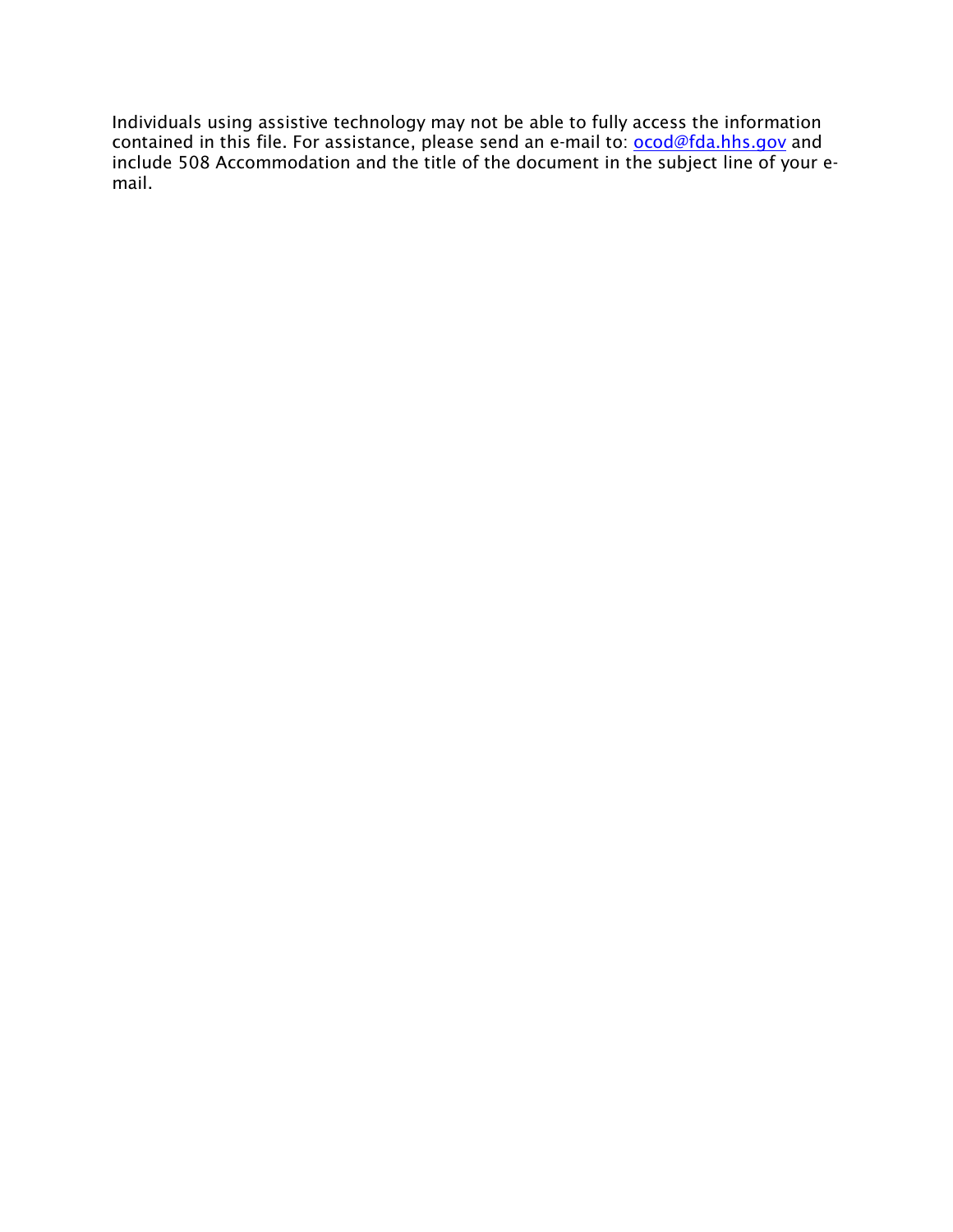

#### **HIGHLIGHTS OF PRESCRIBING INFORMATION These highlights do not include all the information needed to use AFLURIA® QUADRIVALENT safely and effectively. See full prescribing information for AFLURIA QUADRIVALENT.**

**AFLURIA QUADRIVALENT, Influenza Vaccine Suspension for Intramuscular Injection 2018-2019 Season Initial U.S. Approval (AFLURIA QUADRIVALENT): 2016**

| ---------------------------RECENT MAJOR CHANGES----------------------------- |         |  |  |  |  |
|------------------------------------------------------------------------------|---------|--|--|--|--|
|                                                                              |         |  |  |  |  |
| Indications and Usage $(1)$                                                  | 07/2017 |  |  |  |  |
| Dosage and Administration (2)                                                | 07/2017 |  |  |  |  |

**----------------------------INDICATIONS AND USAGE-----------------------------**

- AFLURIA QUADRIVALENT is an inactivated influenza vaccine indicated for active immunization against influenza disease caused by influenza A subtype viruses and type B viruses contained in the vaccine. [\(1\)](#page-3-0)
- AFLURIA QUADRIVALENT is approved for use in persons 5 years of age and older. [\(1\)](#page-3-0)

#### **-------------------------DOSAGE AND ADMINISTRATION---------------------- For intramuscular injection only, by needle and syringe (5 years of age and older) or by PharmaJet® Stratis® Needle-Free Injection System (18 through 64 years of age). Administer as a single 0.5 mL dose. [\(2\)](#page-3-2)**

| Age               | <b>Schedule</b>                     |
|-------------------|-------------------------------------|
| 5 years through   | One dose or two doses               |
| 8 years           | at least 1 month apart <sup>a</sup> |
| 9 years and older | One dose                            |

<sup>a</sup>l or 2 doses depends on vaccination history as per Advisory Committee on Immunization Practices annual recommendations on prevention and control of influenza with vaccines. [\(2\)](#page-3-2)

**------------------------DOSAGE FORMS AND STRENGTHS---------------------** AFLURIA QUADRIVALENT is a suspension for injection supplied in two presentations:

- 0.5 mL pre-filled syringe (single dose) [\(3,](#page-3-3) [11\)](#page-13-0)
- $5$  mL multi-dose vial (ten 0.5 mL doses)  $(3, 11)$  $(3, 11)$

--**-----------------------------CONTRAINDICATIONS-------------------------------**

Severe allergic reaction (e.g., anaphylaxis) to any component of the vaccine including egg protein, or to a previous dose of any influenza vaccine. [\(4,](#page-4-0) [11\)](#page-13-0)

#### **-----------------------WARNINGS AND PRECAUTIONS-------------------------**

- If Guillain-Barré Syndrome (GBS) has occurred within 6 weeks of previous influenza vaccination, the decision to give AFLURIA QUADRIVALENT should be based on careful consideration of the potential benefits and risks. [\(5.1\)](#page-4-1)
- Appropriate medical treatment and supervision must be available to manage possible anaphylactic reactions following administration of the vaccine. [\(5.2\)](#page-4-1)

#### **------------------------------ADVERSE REACTIONS----------------------------**

AFLURIA QUADRIVALENT administered by needle and syringe:

- In adults 18 through 64 years, the most commonly reported injection-site adverse reaction was pain (≥40%). The most common systemic adverse events were myalgia and headache  $(\geq 20\%)$ . [\(6.1\)](#page-5-0)
- In adults 65 years of age and older, the most commonly reported injection-site adverse reaction was pain (≥20%). The most common systemic adverse event was myalgia (≥10%). ([6.1\)](#page-5-0)
- In children 5 through 8 years, the most commonly reported injection-site adverse reactions were pain ( $\geq$ 50%), redness and swelling ( $\geq$ 10%). The most common systemic adverse event was headache  $(\geq 10\%)$ . ([6.1\)](#page-5-0)
- In children 9 through 17 years, the most commonly reported injection-site adverse reactions were pain ( $\geq$ 50%), redness and swelling ( $\geq$ 10%). The most common systemic adverse events were headache, myalgia, and malaise and fatigue  $(\geq 10\%)$ . ([6.1\)](#page-5-0)

#### AFLURIA (trivalent formulation) administered by the PharmaJet Stratis Needle-Free Injection System:

• In adults 18 through 64 years of age, the most commonly reported injection-site adverse reactions were tenderness  $(\geq 80\%)$ , swelling, pain, redness ( $\geq 60\%$ ), itching ( $\geq 20\%$ ) and bruising ( $\geq 10\%$ ). The most common systemic adverse events were myalgia, malaise (≥30%), and headache ( $\geq$ 20%). (6.1)

#### **To report SUSPECTED ADVERSE REACTIONS, contact Seqirus USA Inc. at 1-855-358-8966 or VAERS at 1-800-822-7967 or www.vaers.hhs.gov.**

#### *-***----------------------USE IN SPECIFIC POPULATIONS---------------------**

- The safety and effectiveness of AFLURIA QUADRIVALENT in persons less than 5 years of age have not been established in clinical trials. [\(8.4\)](#page-13-1)
- Antibody responses were lower in geriatric subjects than in younger adults. [\(8.5\)](#page-13-2)
- Pregnancy: There is a pregnancy exposure registry that monitors outcomes in women exposed to AFLURIA QUADRIVALENT during pregnancy. Enroll in the pregnancy registry by calling 1-855-358-8966 or sending an email to us.medicalinformation@seqirus.com. [\(8.1\)](#page-12-0).

#### **See 17 for PATIENT COUNSELING INFORMATION.**

#### **Revised: 04/2018**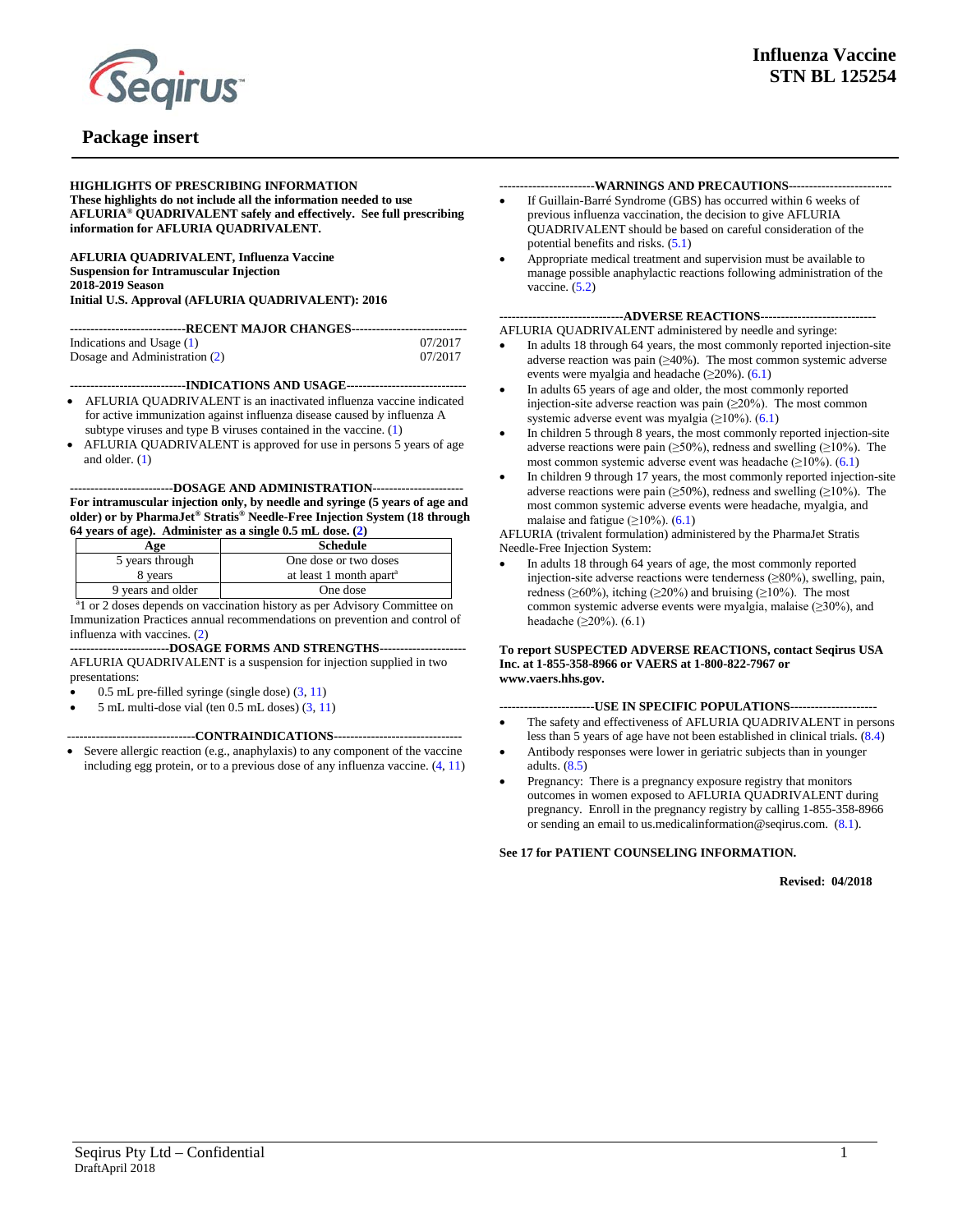

#### **FULL PRESCRIBING INFORMATION: CONTENTS\***

- **1 [INDICATIONS AND USAGE](#page-3-0)**
- **2 [DOSAGE AND ADMINISTRATION](#page-3-1)**
- **3 [DOSAGE FORMS AND STRENGTHS](#page-3-3)**
- **4 [CONTRAINDICATIONS](#page-4-0)**
- **5 [WARNINGS AND PRECAUTIONS](#page-4-2)**
	- 5.1 [Guillain-Barré Syndrome](#page-4-1)
	- 5.2 [Preventing and Managing Allergic Reactions](#page-4-3)
	- 5.3 [Altered Immunocompetence](#page-4-3)
	- 5.4 [Limitations of Vaccine Effectiveness](#page-4-4)
- **6 [ADVERSE REACTIONS](#page-4-5)**
	- 6.1 [Clinical Trials Experience](#page-5-0)
	- 6.2 [Postmarketing Experience](#page-5-1)
- **7 [DRUG INTERACTIONS](#page-12-1)**
- **8 [USE IN SPECIFIC POPULATIONS](#page-12-2)**
	- 8.1 [Pregnancy](#page-12-0)
	- 8.2 [Lactation](#page-13-3)
	- 8.4 [Pediatric Use](#page-13-1)
	- 8.5 [Geriatric Use](#page-13-2)
- **11 [DESCRIPTION](#page-13-0)**
- **12 [CLINICAL PHARMACOLOGY](#page-14-0)**
- 12.1 [Mechanism of Action](#page-14-1)
- **13 [NONCLINICAL TOXICOLOGY](#page-15-0)** 13.1 [Carcinogenesis, Mutagenesis, Impairment of Fertility](#page-15-1)
- **14 [CLINICAL STUDIES](#page-15-2)**

**\_\_\_\_\_\_\_\_\_\_\_\_\_\_\_\_\_\_\_\_\_\_\_\_\_\_\_\_\_\_\_\_\_\_\_\_\_\_\_\_\_\_\_\_\_\_\_\_\_\_\_\_\_\_\_\_\_\_\_\_\_\_\_\_\_\_\_\_\_\_\_\_\_\_\_\_\_\_\_\_\_\_\_\_\_\_\_\_\_\_\_\_\_\_\_\_\_\_\_\_\_\_\_\_\_\_\_\_\_\_\_\_\_\_\_\_\_\_\_\_\_\_\_\_\_\_\_\_\_\_\_\_**

- 14.1 [Efficacy Against Laboratory-Confirmed Influenza](#page-15-3)
- 14.2 [Immunogenicity of Afluria Quadrivalent in](#page-16-0) Adults and Older Adults Administered via Needle and Syringe
- 14.3 [Immunogenicity of Afluria \(trivalent formulation\)](#page-19-0) Administered via PharmaJet Stratis [Needle-Free Injection](#page-19-0)  [System](#page-19-0)
- 14.4 Immunogenicity of Afluria Quadrivalent in Children 5 through 17 Years Administered via Needle and Syringe
- **15 [REFERENCES](#page-20-0)**
- **16 [HOW SUPPLIED/STORAGE AND HANDLING](#page-22-0)** 16.1 [How Supplied](#page-22-1)
	- 16.2 [Storage and Handling](#page-22-2)
- **17 [PATIENT COUNSELING INFORMATION](#page-22-3)**
- \* Sections or subsections omitted from the full prescribing

information are not listed.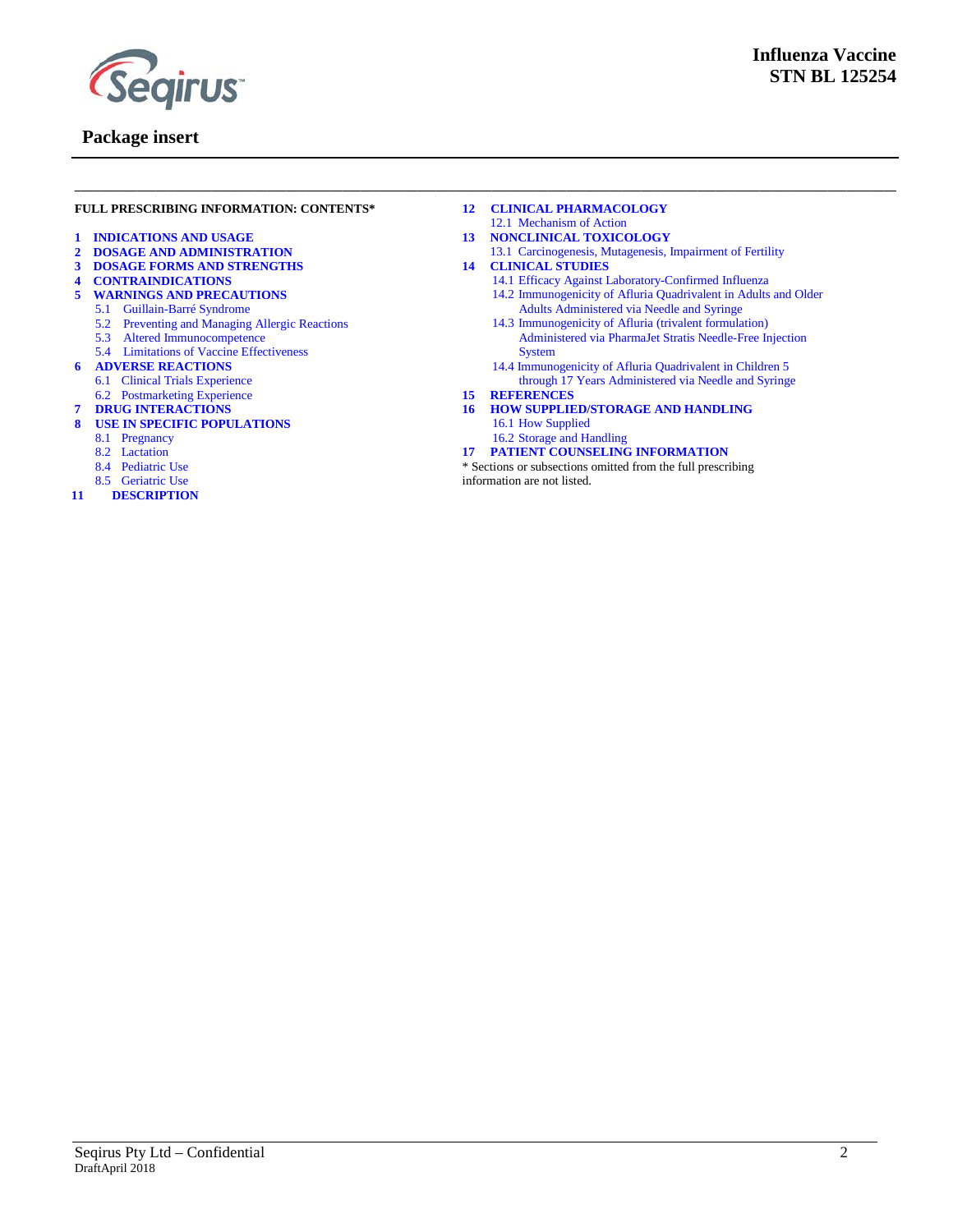

#### **FULL PRESCRIBING INFORMATION**

#### <span id="page-3-0"></span>**1 INDICATIONS AND USAGE**

3 AFLURIA<sup>®</sup> QUADRIVALENT is an inactivated influenza vaccine indicated for active immunization against influenza disease caused by influenza A subtype viruses and type B viruses

- contained in the vaccine.
- AFLURIA QUADRIVALENT is approved for use in persons 5 years of age and older.

### <span id="page-3-1"></span>**2 DOSAGE AND ADMINISTRATION**

#### **For intramuscular (IM) use only.**

- By needle and syringe (5 years of age and older)
- 10 By PharmaJet<sup>®</sup> Stratis<sup>®</sup> Needle-Free Injection System (18 through 64 years of age)
- Administer as a single 0.5 mL dose.
- The dose and schedule for AFLURIA QUADRIVALENT are presented in Table 1.

### **Table 1: AFLURIA QUADRIVALENT Schedule**

| Age               | <b>Schedule</b>                     |
|-------------------|-------------------------------------|
| 5 years through   | One dose or two doses               |
| 8 years           | at least 1 month apart <sup>a</sup> |
| 9 years and older | One dose                            |

<sup>a</sup> 1 or 2 doses depends on vaccination history as per Advisory Committee on Immunization Practices annual recommendations on prevention and control of influenza with vaccines.

<span id="page-3-2"></span>on prevention and control of influenza with vaccines.

Immediately before use, shake thoroughly and inspect visually. Parenteral drug products should

be inspected visually for particulate matter and discoloration prior to administration, whenever

suspension and container permit. If either of these conditions exists, the vaccine should not be

- administered.
- The preferred site for intramuscular injection is the deltoid muscle of the upper arm.
- When using the multi-dose vial, shake the vial thoroughly before withdrawing each dose.
- Use small syringes (0.5 mL or 1 mL) to minimize product loss.
- To use the PharmaJet Stratis Needle-Free Injection System, refer to the Instructions for Use for
- <span id="page-3-3"></span>the PharmaJet Stratis Needle-Free Injection System.

## **3 DOSAGE FORMS AND STRENGTHS**

 AFLURIA QUADRIVALENT is a sterile suspension for intramuscular injection (*see [Description \[11\]](#page-13-0)*).

- AFLURIA QUADRIVALENT is supplied in two presentations:
- 0.5 mL pre-filled syringe (single dose).
- 5 mL multi-dose vial (ten 0.5 mL doses).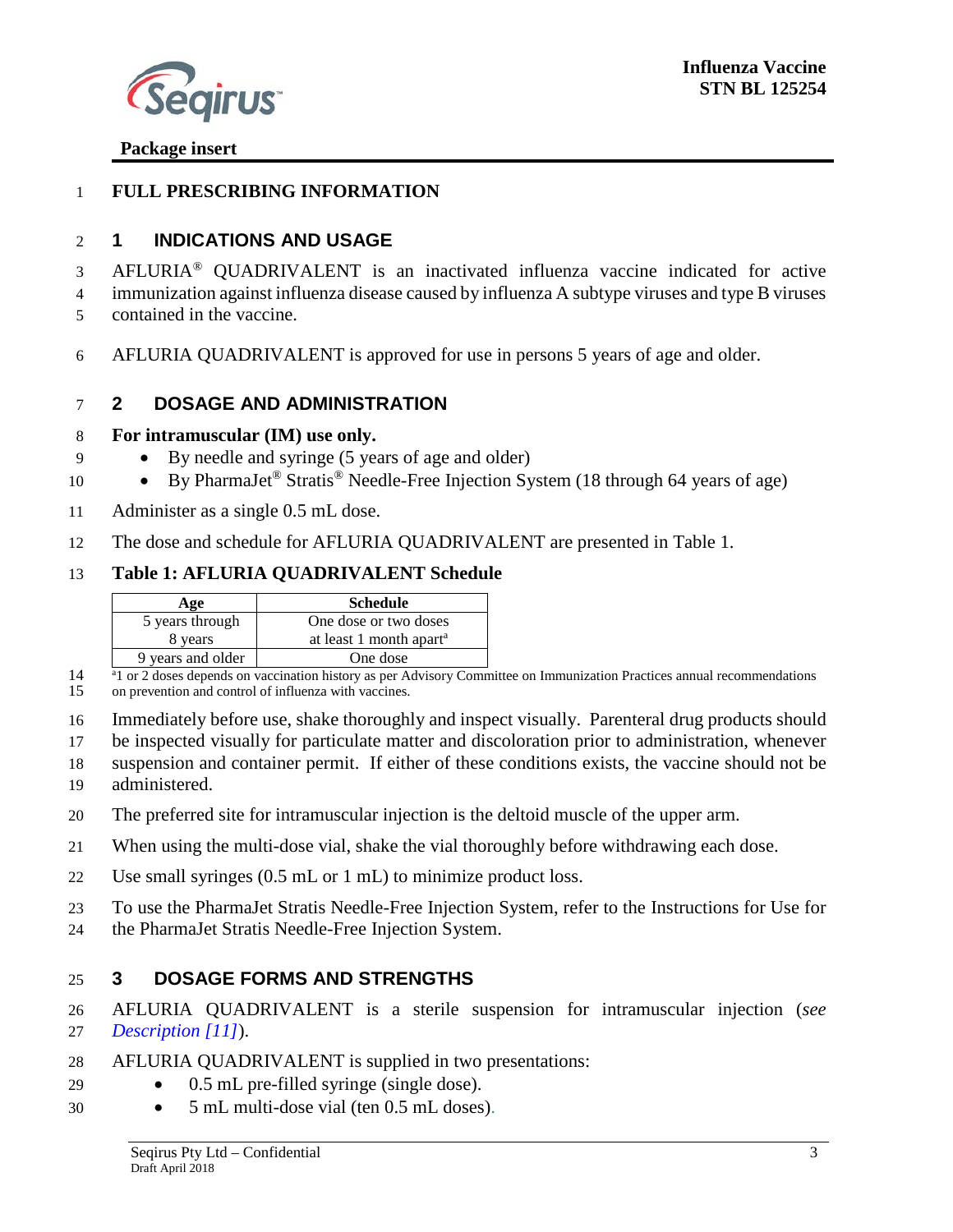

#### <span id="page-4-0"></span>**4 CONTRAINDICATIONS**

 AFLURIA QUADRIVALENT is contraindicated in individuals with known severe allergic reactions (e.g., anaphylaxis) to any component of the vaccine including egg protein, or to a previous dose of any influenza vaccine (*see [Description \[11\]\)](#page-13-0)*.

## <span id="page-4-2"></span>**5 WARNINGS AND PRECAUTIONS**

### <span id="page-4-1"></span>**5.1 Guillain-Barré Syndrome**

 If Guillain-Barré Syndrome (GBS) has occurred within 6 weeks of previous influenza vaccination, the decision to give AFLURIA QUADRIVALENT should be based on careful consideration of the potential benefits and risks.

The 1976 swine influenza vaccine was associated with an increased frequency of GBS. Evidence

for a causal relation of GBS with subsequent vaccines prepared from other influenza viruses is

unclear. If influenza vaccine does pose a risk, it is probably slightly more than one additional

<span id="page-4-3"></span>case per 1 million persons vaccinated.

### **5.2 Preventing and Managing Allergic Reactions**

 Appropriate medical treatment and supervision must be available to manage possible anaphylactic reactions following administration of the vaccine.

#### <span id="page-4-4"></span>**5.3 Altered Immunocompetence**

 If AFLURIA QUADRIVALENT is administered to immunocompromised persons, including those receiving immunosuppressive therapy, the immune response may be diminished.

## **5.4 Limitations of Vaccine Effectiveness**

<span id="page-4-5"></span>Vaccination with AFLURIA QUADRIVALENT may not protect all individuals.

## **6 ADVERSE REACTIONS**

In adults 18 through 64 years of age, the most commonly reported injection-site adverse reaction

- observed in clinical studies with AFLURIA QUADRIVALENT administered by needle and syringe was pain (≥40%). The most common systemic adverse events observed were myalgia
- 56 and headache  $(\geq 20\%)$ .
- In adults 65 years of age and older, the most commonly reported injection-site adverse reaction
- observed in clinical studies with AFLURIA QUADRIVALENT administered by needle and
- 59 syringe was pain  $(\geq 20\%)$ . The most common systemic adverse event observed was myalgia 60 ( $\geq$ 10%).
- The safety experience with AFLURIA (trivalent formulation) is relevant to AFLURIA
- QUADRIVALENT because both vaccines are manufactured using the same process and have
- overlapping compositions (see *[Description \[11\]](#page-13-0)*).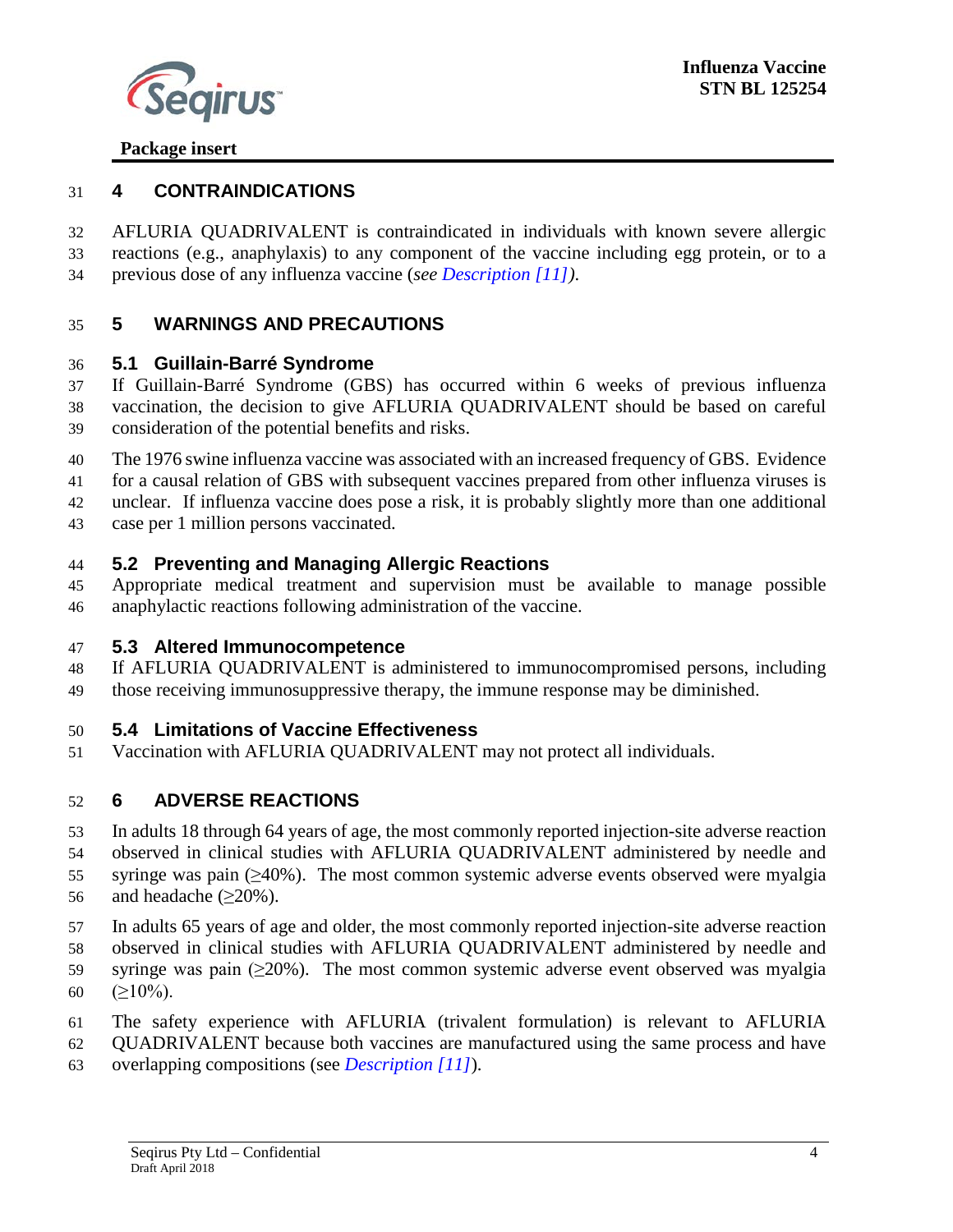

- In adults 18 through 64 years of age, the most commonly reported injection-site adverse reactions
- observed in a clinical study with AFLURIA (trivalent formulation) using the PharmaJet Stratis
- Needle-Free Injection System were tenderness (≥80%), swelling, pain, redness (≥60%), itching
- 67 ( $\geq$ 20%) and bruising ( $\geq$ 10%). The most common systemic adverse events were myalgia, malaise
- 68 ( $\geq$ 30%) and headache ( $\geq$ 20%).
- In children 5 through 8 years, the most commonly reported injection-site adverse reactions when
- AFLURIA QUADRIVALENT was administered by needle and syringe were pain (≥50%) and
- 71 redness and swelling ( $\geq$ 10%). The most common systemic adverse event was headache ( $\geq$ 10%).
- In children 9 through 17 years, the most commonly reported injection-site adverse reactions
- 73 when AFLURIA QUADRIVALENT was administered by needle and syringe were pain  $(\geq 50\%)$
- 74 and redness and swelling  $(\geq 10\%)$ . The most common systemic adverse events were headache,
- 75 myalgia, and malaise and fatigue (>10%).

# <span id="page-5-0"></span>**6.1 Clinical Trials Experience**

- Because clinical studies are conducted under widely varying conditions, adverse reaction rates
- observed in the clinical studies of a vaccine cannot be directly compared to rates in the clinical
- studies of another vaccine and may not reflect the rates observed in clinical practice.

## *Adults*

- <span id="page-5-1"></span>Clinical safety data for AFLURIA QUADRIVALENT in adults have been collected in one
- clinical trial, Study 1, a randomized, double-blind, active-controlled trial conducted in the U.S.
- in 3449 subjects ages 18 years and older. Subjects in the safety population received one dose of either AFLURIA QUADRIVALENT (N=1721) or one of two formulations of comparator
- trivalent influenza vaccine (AFLURIA, TIV-1 N=864 or TIV-2 N=864) each containing an
- influenza type B virus that corresponded to one of the two B viruses in AFLURIA QUADRIVALENT (a type B virus of the Yamagata lineage or a type B virus of the Victoria
- lineage), respectively. The mean age of the population was 58 years, 57% were female, and racial
- groups consisted of 82% White, 16% Black, and 2% other; 5% of subjects were Hispanic/Latino.
- The age sub-groups were 18 through 64 years and 65 years and older with mean ages of 43 years
- and 73 years, respectively. In thisstudy, AFLURIA QUADRIVALENT and comparator trivalent
- influenza vaccines were administered by needle and syringe (*see [Clinical Studies \[14\]](#page-15-2)*).
- Local (injection-site) adverse reactions and systemic adverse events were solicited for 7 days post-vaccination (Table 2). Injection site cellulitis, cellulitis-like reactions (defined as concurrent Grade 3 pain, redness, and swelling/lump), and Grade 3 swelling/lump were
- monitored for 28 days post-vaccination. Unsolicited adverse events were collected for 28 days
- post-vaccination. Serious adverse events (SAEs), including deaths, were collected for 180 days
- post-vaccination.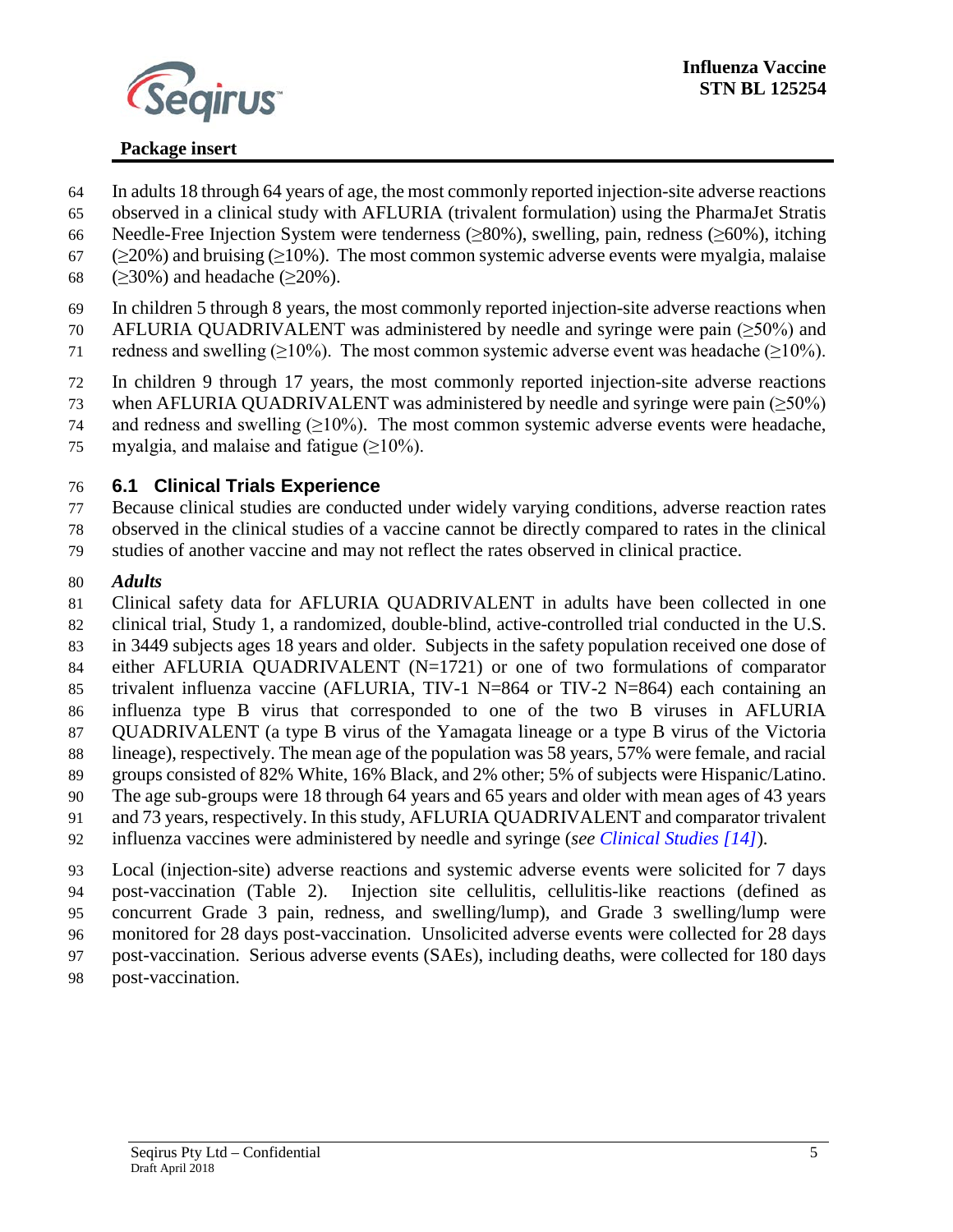

#### 99 **Table 2: Proportion of Subjects Per Age Cohort with Any Solicited Local Adverse**  100 **Reactions or Systemic Adverse Events within 7 Days after Administration of**  101 **AFLURIA QUADRIVALENT or Trivalent Influenza Vaccine (Study 1)<sup>a</sup>**

|                                             |                                                      | Percentage $(\%)$ b of Subjects in each Age Cohort Reporting an Event |                             |                 |                        |                 |                                               |                 |                             |                 |                             |                 |
|---------------------------------------------|------------------------------------------------------|-----------------------------------------------------------------------|-----------------------------|-----------------|------------------------|-----------------|-----------------------------------------------|-----------------|-----------------------------|-----------------|-----------------------------|-----------------|
|                                             |                                                      | Subjects 18 through 64 years                                          |                             |                 |                        |                 |                                               |                 | Subjects $\geq 65$ years    |                 |                             |                 |
|                                             | <b>AFLURIA</b><br><b>Quadrivalent</b><br>$N = 854$ c |                                                                       | <b>TIV-1</b><br>$N = 428$ c |                 | $TIV-2$<br>$N = 430$ c |                 | <b>AFLURIA</b><br>Quadrivalent<br>$N = 867$ c |                 | <b>TIV-1</b><br>$N = 436$ c |                 | <b>TIV-2</b><br>$N = 434$ c |                 |
|                                             | Any                                                  | Gr <sub>3</sub>                                                       | Any                         | Gr <sub>3</sub> | Any                    | Gr <sub>3</sub> | Any                                           | Gr <sub>3</sub> | Any                         | Gr <sub>3</sub> | Any                         | Gr <sub>3</sub> |
| <b>Local Adverse Reactions</b> <sup>d</sup> |                                                      |                                                                       |                             |                 |                        |                 |                                               |                 |                             |                 |                             |                 |
| Pain                                        | 47.9                                                 | 0.7                                                                   | 43.7                        | 1.4             | 50.7                   | 1.2             | 24.6                                          | 0.1             | 22.7                        | $\theta$        | 21.0                        | 0.2             |
| Swelling/Lump                               | 3.7                                                  | 0.1                                                                   | 2.3                         | $\theta$        | 3.5                    | 0.2             | 3.2                                           | 0.5             | 1.8                         | $\Omega$        | 1.6                         | $\Omega$        |
| Redness                                     | 2.9                                                  | $\Omega$                                                              | 2.8                         | $\overline{0}$  | 2.8                    | $\Omega$        | 4.2                                           | 0.3             | 2.1                         | $\Omega$        | 2.5                         | 0.2             |
| Systemic Adverse Events <sup>e</sup>        |                                                      |                                                                       |                             |                 |                        |                 |                                               |                 |                             |                 |                             |                 |
| Myalgia (muscle ache)                       | 25.5                                                 | 1.9                                                                   | 23.4                        | 1.4             | 24.2                   | 1.2             | 12.7                                          | 0.3             | 14.0                        | 0.7             | 12.2                        | 0.5             |
| Headache                                    | 21.7                                                 | 1.7                                                                   | 15.2                        | 0.9             | 19.1                   | 1.2             | 8.4                                           | $\theta$        | 7.1                         | 0.2             | 7.8                         | 0.7             |
| Malaise                                     | 8.9                                                  | 0.7                                                                   | 9.1                         | $\theta$        | 9.3                    | 0.7             | 4.4                                           | 0.5             | 5.0                         | 0.2             | 5.1                         | 0.2             |
| Nausea                                      | 6.9                                                  | 0.6                                                                   | 7.7                         | 0.5             | 6.3                    | 1.2             | 1.6                                           | $\overline{0}$  | 1.8                         | $\Omega$        | 2.1                         | 0.2             |
| Chills                                      | 4.8                                                  | 0.6                                                                   | 4.4                         | 0.2             | 4.7                    | 0.5             | 2.0                                           | $\theta$        | 2.1                         | 0.5             | 1.4                         | 0.2             |
| Vomiting                                    | 1.5                                                  | 0.4                                                                   | 0.9                         | $\theta$        | 2.3                    | 0.7             | 0.5                                           | 0.1             | $\Omega$                    | $\theta$        | 0.7                         | 0.2             |
| Fever                                       | 1.1                                                  | 0.4                                                                   | 0.9                         | $\Omega$        | 0.5                    | $\Omega$        | 0.2                                           | $\Omega$        | 0.9                         | $\theta$        | 0.5                         | 0.2             |

102 Abbreviations: Gr 3, Grade 3.<br>103 a NCT02214225

103 a NCT02214225<br>104 b Proportion of s <sup>b</sup> Proportion of subjects reporting each solicited local adverse reaction or systemic adverse event by study vaccine group based<br>105 on the number of subjects contributing any follow up safety information for at least one 105 on the number of subjects contributing any follow up safety information for at least one data value of an individual 106 sign/symptom.

106 sign/symptom.<br>107  $\text{c} \text{N} = \text{number of } s$  $107$  c N = number of subjects in the Safety Population for each study vaccine group.<br>108 d Local adverse reactions: Grade 3 pain is that which prevents daily activity:

<sup>d</sup> Local adverse reactions: Grade 3 pain is that which prevents daily activity; Swelling/Lump and redness: any =  $\geq$  20mm 109 diameter, Grade  $3 = \ge 100$ mm diameter.

110 <sup>e</sup> Systemic adverse events: Fever: any =  $\geq 100.4$ °F, Grade 3 =  $\geq 102.2$ °F; Grade 3 for all other adverse events is that which prevents daily activity. prevents daily activity.

112 In the 28 days following vaccination, no subject experienced cellulitis or a cellulitis-like reaction.

113 All Grade 3 swelling/lump reactions began within 7 days of vaccination and are included in

114 Table 2.

115 In the 28 days following vaccination, 20.5%, 20.1%, and 20.7% of adults 18 through 64 years

116 and 20.3%, 24.1%, and 20.0% of adults ≥65 years who received AFLURIA QUADRIVALENT,

117 TIV-1, and TIV-2, respectively, reported unsolicited adverse events. Rates of individual events

118 were similar between treatment groups, and most events were mild to moderate in severity.

119 In the 180 days following vaccination, 2.3%, 1.6%, and 1.5% of all subjects who received 120 AFLURIA QUADRIVALENT, TIV-1, and TIV-2, respectively, experienced SAEs, including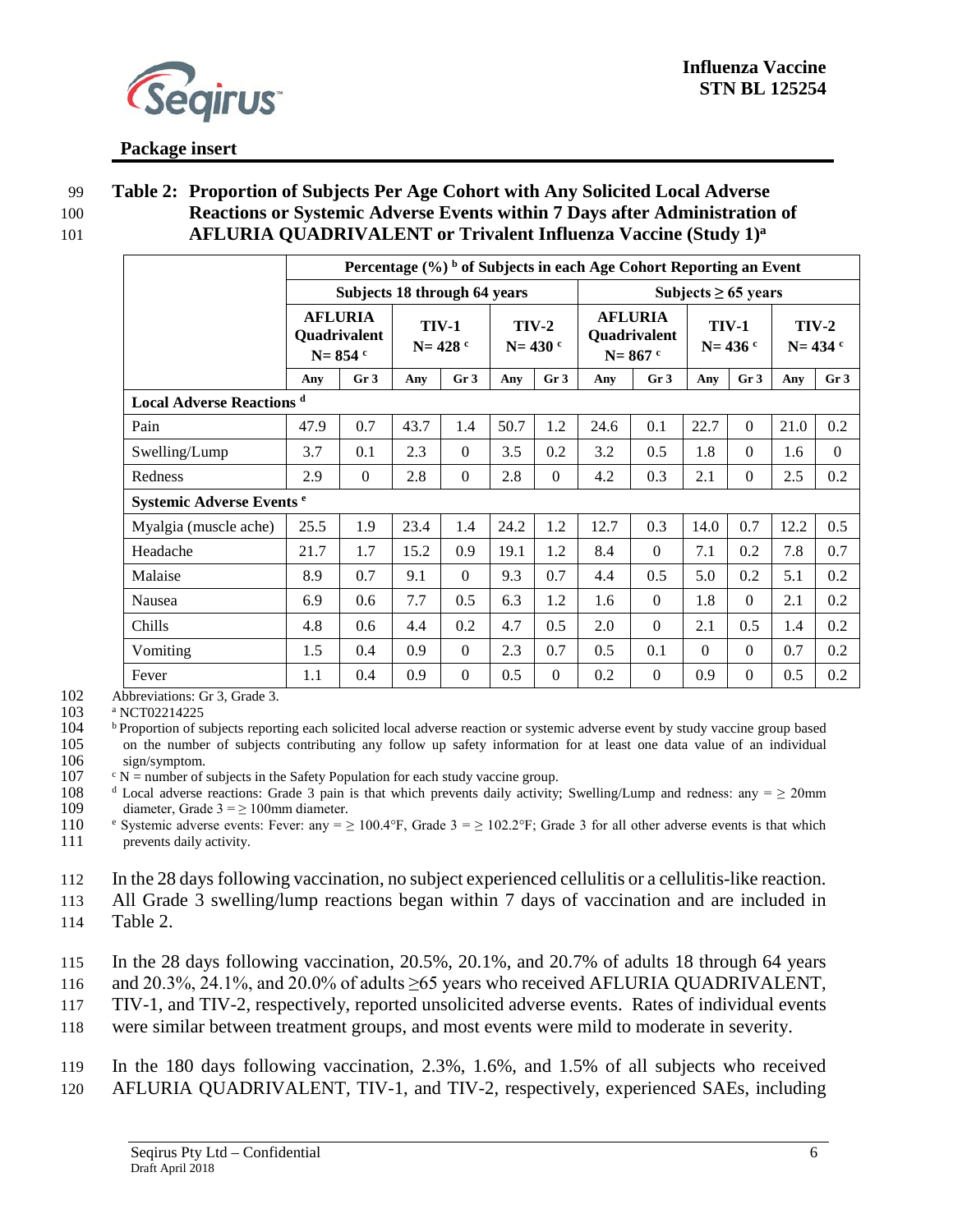

 six deaths, five in the AFLURIA QUADRIVALENT group and one in the TIV-2 group. The majority of SAEs occurred after Study Day 28 and in subjects ≥65 years of age who had co-morbid illnesses. No SAEs or deaths appeared related to the study vaccines.

 Safety information has also been collected in a clinical study of AFLURIA (trivalent formulation) administered using the PharmaJet Stratis Needle-Free Injection System (Study 2). Study 2 included 1,247 subjects for safety analysis, ages 18 through 64 years, randomized to receive AFLURIA by either the PharmaJet Stratis Needle-Free Injection System (624 subjects) or needle and syringe (623 subjects). No deaths or vaccine-related serious adverse events were

reported in Study 2. Local (injection-site) adverse reactions and systemic adverse events were

solicited for 7 days post-vaccination (Table 3).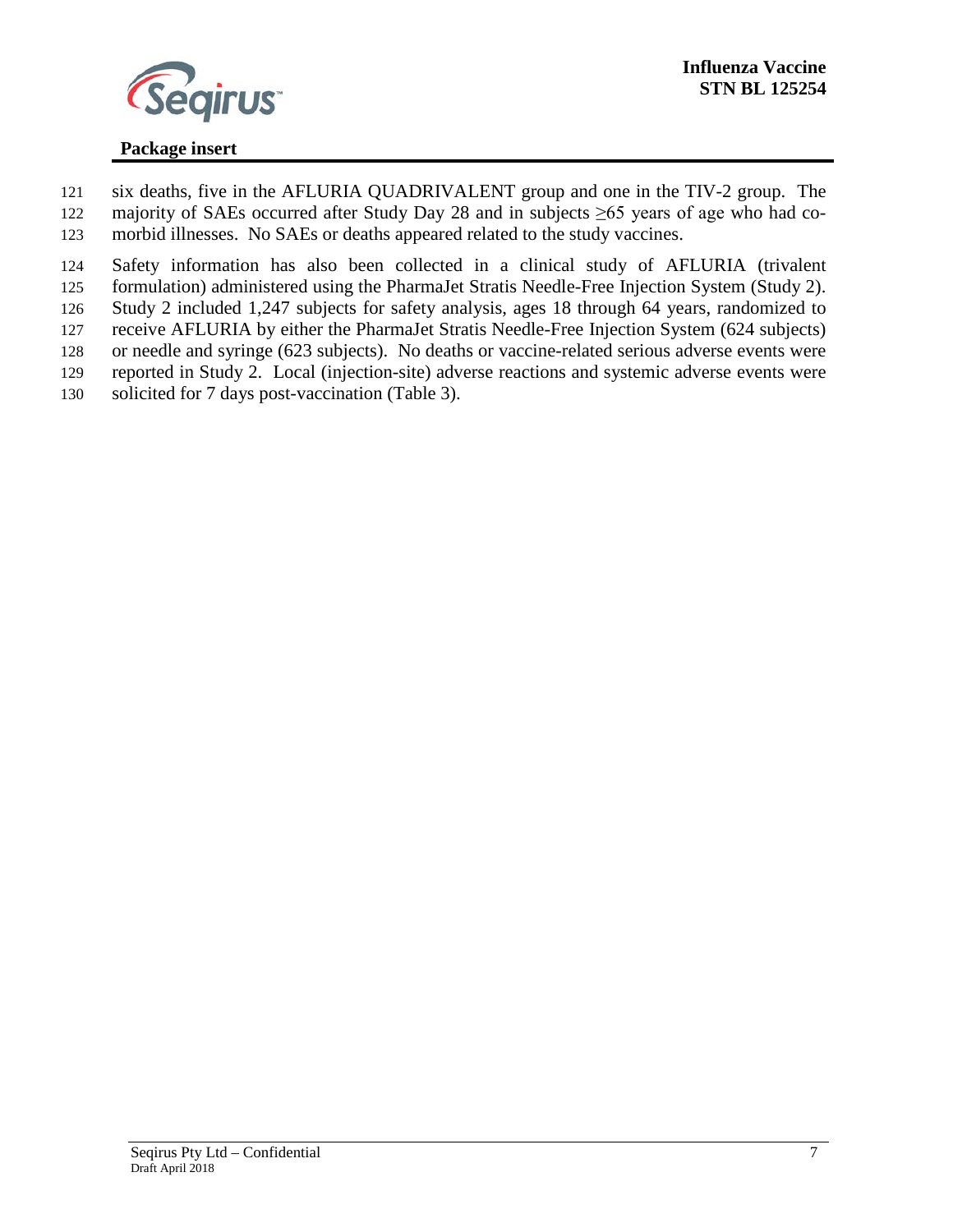

 **Table 3: Proportion of Subjects 18 through 64 Years of Age with Solicited Local Adverse Reactions or Systemic Adverse Events within 7 Days after Administration of AFLURIA (trivalent formulation) by PharmaJet Stratis Needle-Free Injection System or Needle and Syringe (Study 2)a** 134

|                                             | Percentage b of Subjects Reporting Event |                                                                  |                                          |         |  |  |  |  |
|---------------------------------------------|------------------------------------------|------------------------------------------------------------------|------------------------------------------|---------|--|--|--|--|
|                                             |                                          | Subjects 18 through 64 years                                     |                                          |         |  |  |  |  |
|                                             |                                          |                                                                  | <b>AFLURIA</b> (trivalent formulation)   |         |  |  |  |  |
|                                             | N=540-616 $c$                            | <b>PharmaJet Stratis Needle-</b><br><b>Free Injection System</b> | <b>Needle and Syringe</b><br>N=599-606 c |         |  |  |  |  |
|                                             | Any                                      | Grade 3                                                          | Any                                      | Grade 3 |  |  |  |  |
| <b>Local Adverse Reactions</b> <sup>d</sup> |                                          |                                                                  |                                          |         |  |  |  |  |
| <b>Tenderness</b>                           | 89.4                                     | 2.1                                                              | 77.9                                     | 1.0     |  |  |  |  |
| Swelling                                    | 64.8                                     | 1.7                                                              | 19.7                                     | 0.2     |  |  |  |  |
| Pain                                        | 64.4                                     | 0.8                                                              | 49.3                                     | 0.7     |  |  |  |  |
| Redness                                     | 60.1                                     | 1.3                                                              | 19.2                                     | 0.3     |  |  |  |  |
| Itching <sup>f</sup>                        | 28.0                                     | 0.0                                                              | 9.5                                      | 0.2     |  |  |  |  |
| <b>Bruising</b>                             | 17.6                                     | 0.2                                                              | 5.3                                      | 0.0     |  |  |  |  |
| Systemic Adverse Events <sup>e</sup>        |                                          |                                                                  |                                          |         |  |  |  |  |
| Myalgia                                     | 36.4                                     | 0.8                                                              | 35.5                                     | 1.0     |  |  |  |  |
| Malaise                                     | 31.2                                     | 0.7                                                              | 28.4                                     | 0.5     |  |  |  |  |
| Headache                                    | 24.7                                     | 1.3                                                              | 22.1                                     | 1.3     |  |  |  |  |
| Chills                                      | 7.0                                      | 0.2                                                              | 7.2                                      | 0.2     |  |  |  |  |
| Nausea                                      | 6.6                                      | 0.2                                                              | 6.5                                      | 0.0     |  |  |  |  |
| Vomiting                                    | 1.3                                      | 0.0                                                              | 1.8                                      | 0.2     |  |  |  |  |
| Fever                                       | 0.3                                      | 0.0                                                              | 0.3                                      | 0.0     |  |  |  |  |

135 <sup>a</sup> NCT01688921

<sup>b</sup> Proportion of subjects reporting each local adverse reaction or systemic adverse event by treatment group based on the number

137 of subjects contributing at least one data value for an individual sign/symptom (individual event denominators).<br>138  $\cdot N$  = number of subjects in the Safety Population for each treatment group. Denominators for the P <sup>c</sup> N = number of subjects in the Safety Population for each treatment group. Denominators for the PharmaJet Stratis Needle-Free<br>139 Injection System group were: N=540 for itching and N=605-616 for all other parameters. De 139 Injection System group were:  $N=540$  for itching and  $N=605-616$  for all other parameters. Denominators for the needle and syringe group were:  $N=527$  for itching and  $N=599-606$  for all other parameters. syringe group were:  $N=527$  for itching and  $N=599-606$  for all other parameters.

 $\frac{dI_1}{dt}$   $\frac{dI_2}{dt}$  Local adverse reactions: Grade 3 is pain, tenderness or itching that prevents daily activity; Swelling, redness or bruising: any = 225mm diameter. Grade 3 = > 100mm diameter. 142  $\geq 25$ mm diameter, Grade 3 = > 100mm diameter.<br>143 • Systemic adverse events: Fever: any =  $\geq 100.4$ °F

143 Systemic adverse events: Fever: any =  $\geq$  100.4°F, Grade 3 =  $\geq$  102.2°F; Grade 3 for all other adverse events is that which prevents daily activity. 144 prevents daily activity.<br>145 f A total of 155 subjects

<sup>f</sup> A total of 155 subjects (approximately randomly distributed between PharmaJet Stratis Needle-Free Injection System and 146 needle and syringe groups) received Diary Cards without itching listed as a solicited symptom.

147 In adults 18 through 64 years who received AFLURIA (trivalent formulation) administered via

148 PharmaJet Stratis Needle-Free Injection System, commonly reported unsolicited adverse events

- 149 were headache (4.2%), injection site hematoma (1.8%), injection site erythema (1.1%), myalgia
- 150 (1.0%) and nausea (1.0%).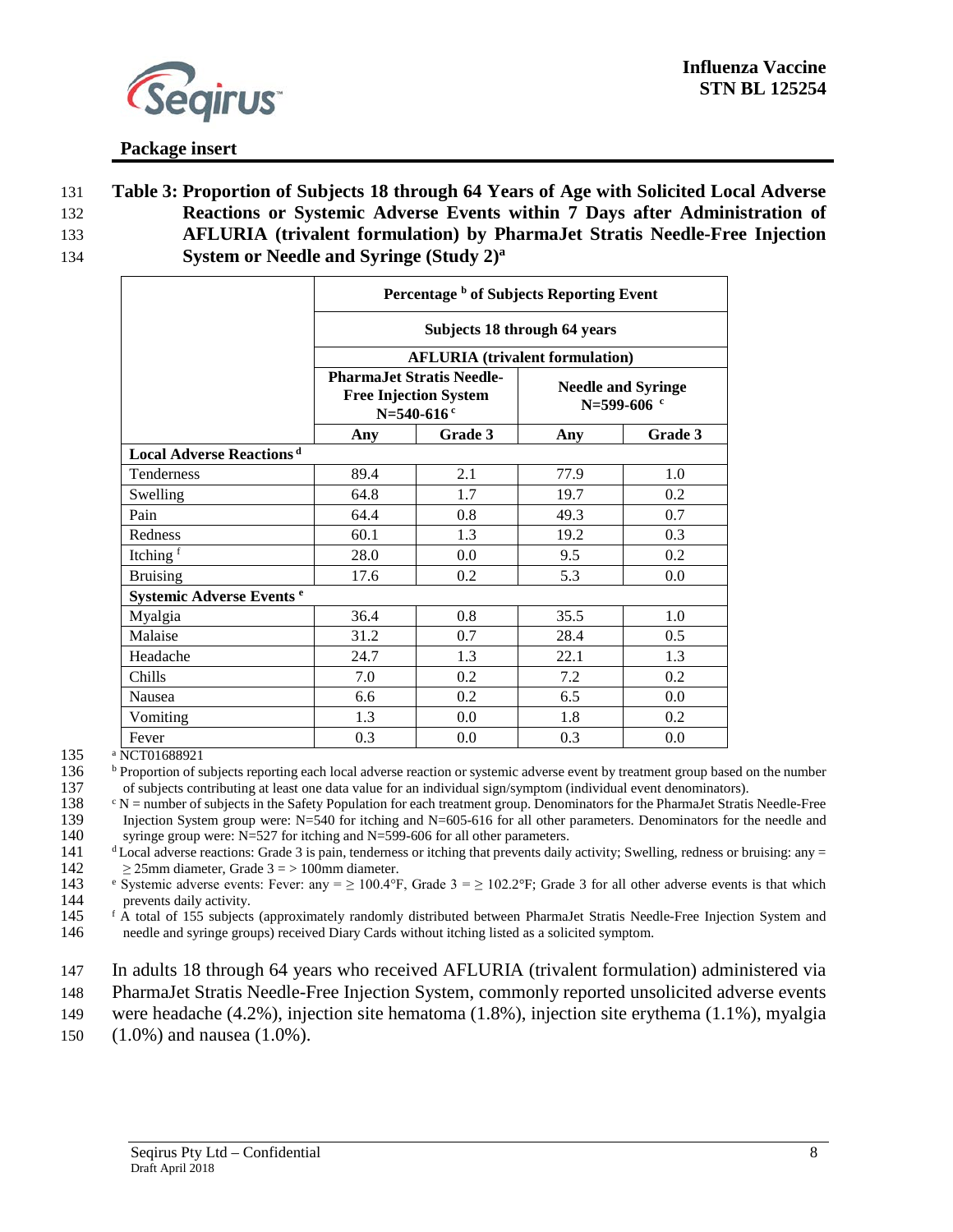

#### **Influenza Vaccine STN BL 125254**

## **Package insert**

#### *Children*

 Clinical safety data for AFLURIA QUADRIVALENT in children and adolescents have been collected in one clinical trial, Study 3, a randomized, observer-blinded, comparator-controlled trial conducted in the U.S. in 2278 subjects aged 5 through 17 years. Subjects were stratified into one of two age cohorts of 5 through 8 years or 9 through 17 years (51.2% and 48.8% of the study population, respectively). The mean age of the population was 9.5 years, 52.1% were male, and racial groups consisted of 73.3% White, 20.7% Black, 0.8% Asian, 0.3% American Indian/Native American, and 0.7% Native Hawaiian/Pacific Islander; 23.8% of subjects were Hispanic/Latino. The mean ages of subjects 5 through 8 years and 9 through 17 years were 6.7 years and 12.5 years, respectively. Subjects in the safety population (N=2252) received either AFLURIA QUADRIVALENT (N=1692) or a U.S.-licensed comparator quadrivalent influenza vaccine (N=560). Study subjects were scheduled to receive either a single vaccination or two vaccinations 28 days apart based on their previous vaccination history. In this study, AFLURIA QUADRIVALENT and comparator vaccine were administered by needle and syringe (*see [Clinical Studies \[14\]](#page-15-2)*).

 Local (injection site) adverse reactions and systemic adverse events were solicited for 7 days post-vaccination. Cellulitis-like reactions (defined as concurrent Grade 3 pain, redness, and swelling/lump) at the injection site were monitored for 28 days post-vaccination. Subjects were instructed to report and return to clinic within 24 hours in the event of a cellulitis-like reaction.

 Unsolicited adverse events were collected for 28 days post-vaccination. All solicited local adverse reactions and systemic adverse events following any vaccination (first or second dose)

are presented in Table 4.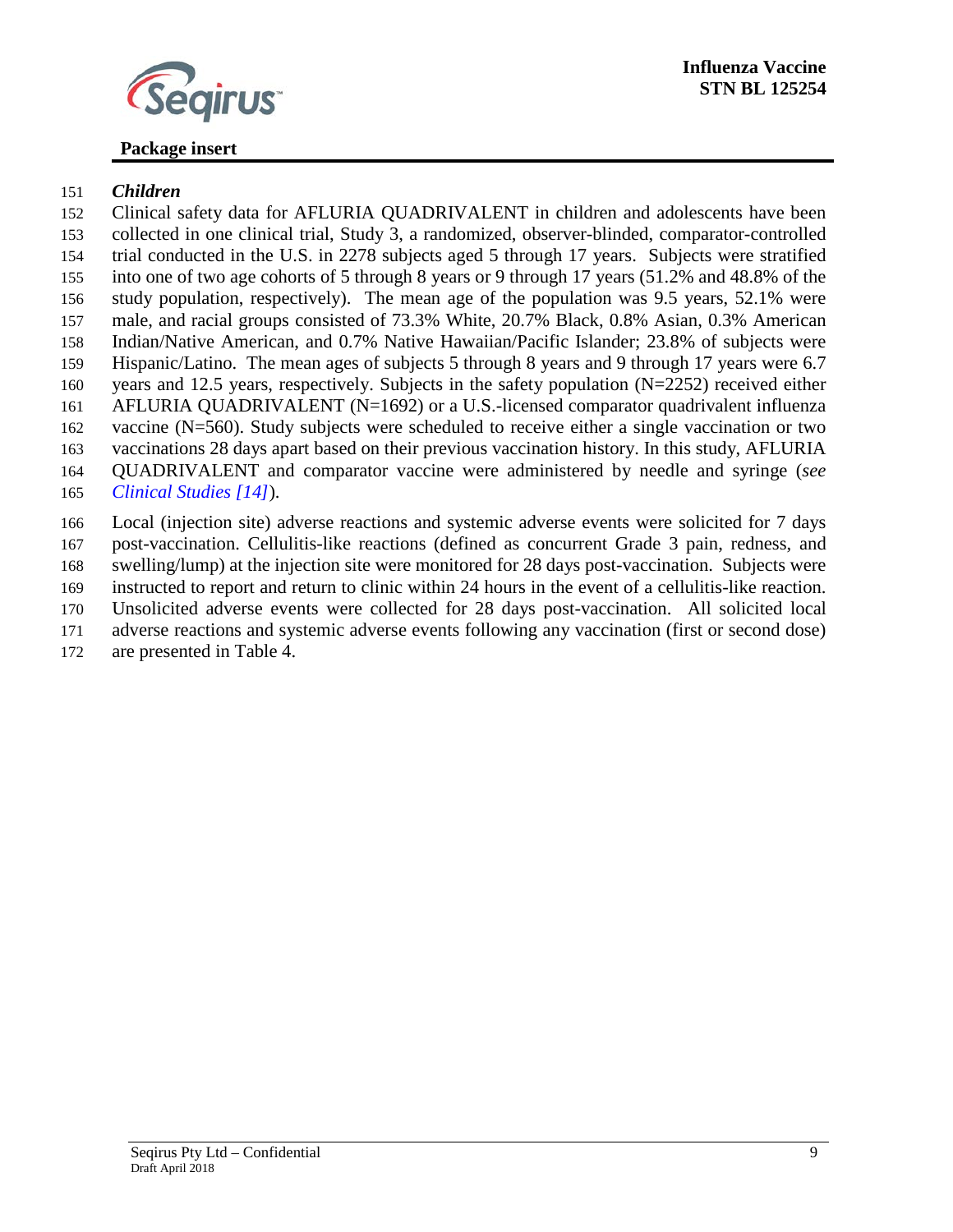

#### 173 **Table 4: Proportion of Subjects Per Age Cohort with Any Solicited Local Adverse**  174 **Reactions or Systemic Adverse Events within 7 Days after Administration of AFLURIA QUADRIVALENT or Comparator (Study 3)a** 175

|                                      |                                                     | Percentage (%) b of Subjects in each Age Cohort Reporting an Event |                                 |                 |                                                 |                             |                           |                  |
|--------------------------------------|-----------------------------------------------------|--------------------------------------------------------------------|---------------------------------|-----------------|-------------------------------------------------|-----------------------------|---------------------------|------------------|
|                                      |                                                     | Subjects 5 through 8 years                                         |                                 |                 |                                                 | Subjects 9 through 17 years |                           |                  |
|                                      | <b>AFLURIA</b><br>Quadrivalent<br>$N = 828 - 829$ c |                                                                    | Comparator<br>$N = 273 - 274$ c |                 | <b>AFLURIA</b><br>Quadrivalent<br>$N = 790-792$ |                             | Comparator<br>$N = 261$ c |                  |
|                                      | Any                                                 | Gr <sub>3</sub>                                                    | Any                             | Gr <sub>3</sub> | Any                                             | Gr <sub>3</sub>             | Any                       | Gr <sub>3</sub>  |
| <b>Local Adverse Reactions</b> d     |                                                     |                                                                    |                                 |                 |                                                 |                             |                           |                  |
| Pain                                 | 51.3                                                | 0.8                                                                | 49.6                            | 0.7             | 51.5                                            | 0.3                         | 45.2                      | 0.4              |
| Redness                              | 19.4                                                | 3.5                                                                | 18.6                            | 1.8             | 14.8                                            | 1.9                         | 16.1                      | 1.9              |
| Swelling/Lump                        | 15.3                                                | 3.4                                                                | 12.4                            | 2.2             | 12.2                                            | 2.0                         | 10.7                      | 1.9              |
| Systemic Adverse Events <sup>e</sup> |                                                     |                                                                    |                                 |                 |                                                 |                             |                           |                  |
| Headache                             | 12.3                                                | 0.1                                                                | 10.6                            | 0.4             | 18.8                                            | 0.4                         | 14.6                      | 0.4              |
| Myalgia                              | 9.8                                                 | 0.1                                                                | 11.3                            | 0.4             | 16.7                                            | 0.3                         | 11.1                      | 0.4              |
| Malaise and Fatigue                  | 8.8                                                 | 0.4                                                                | 5.8                             | $\theta$        | 10.0                                            | 0.4                         | 7.7                       | $\overline{0}$   |
| Nausea                               | 7.1                                                 | 0.1                                                                | 8.4                             | $\Omega$        | 7.7                                             | $\Omega$                    | 8.0                       | $\Omega$         |
| Diarrhea                             | 5.2                                                 | $\Omega$                                                           | 3.6                             | $\Omega$        | 5.4                                             | $\Omega$                    | 4.2                       | $\Omega$         |
| Fever                                | 4.5                                                 | 1.2                                                                | 3.6                             | 0.7             | 2.1                                             | 0.5                         | 0.8                       | $\mathbf{0}$     |
| Vomiting                             | 2.4                                                 | 0.2                                                                | 4.4                             | $\theta$        | 1.8                                             | $\mathbf{0}$                | 2.3                       | $\boldsymbol{0}$ |

176 Abbreviations: Gr 3, Grade 3 (severe); Comparator, Comparator quadrivalent influenza vaccine [Fluarix<sup>®</sup> Quadrivalent 177 (GlaxoSmithKline Biologicals)]

177 (GlaxoSmithKline Biologicals)]<br>178 <sup>a</sup>NCT02545543

178 a NCT02545543<br>179 b Percent (%) is

<sup>b</sup> Percent (%) is derived from the number of subjects that reported the event divided by the number of subjects in the Solicited Safety Population with non-missing data for each age cohort, treatment group, and each solic 180 Safety Population with non-missing data for each age cohort, treatment group, and each solicited parameter.<br>181  $\text{rN} = \text{number of subjects in the Solicited Safety Population (subjects who were vaccinated and provided any solit$ 

<sup>c</sup>N = number of subjects in the Solicited Safety Population (subjects who were vaccinated and provided any solicited safety data)<br>182 for each study vaccine group.

183  $\frac{d}{d}$  Local adverse reactions: Grade 3 pain is that which prevents daily activity; swelling/lump and redness: any = > 0mm diameter, 184 Grade  $3 = > 30$ mm diameter.

185 Systemic adverse events: Fever: any =  $\geq 100.4$ °F, Grade 3 =  $\geq 102.2$ °F; Grade 3 for all other adverse events is that which 186 prevents daily activity or requires significant medical intervention.

187

188 In subjects 5 through 8 years of age, all solicited local adverse reactions and systemic adverse

189 events were reported at lower frequencies after the second vaccination than after the first 190 vaccination with AFLURIA QUADRIVALENT with the exception of vomiting (which occurred

191 at the same rate of 2.2% after each vaccination).

192 One subject, 8 years of age, experienced a cellulitis-like reaction at the injection site after 193 vaccination with AFLURIA QUADRIVALENT.

194 The most commonly reported unsolicited adverse events in the 28 days following the first or

195 second dose of AFLURIA QUADRIVALENT in subjects 5 through 8 years of age were cough

196 (2.4%), pyrexia (1.8%), rhinorrhea (1.2%), and headache (1.0%), and were similar to the

197 comparator.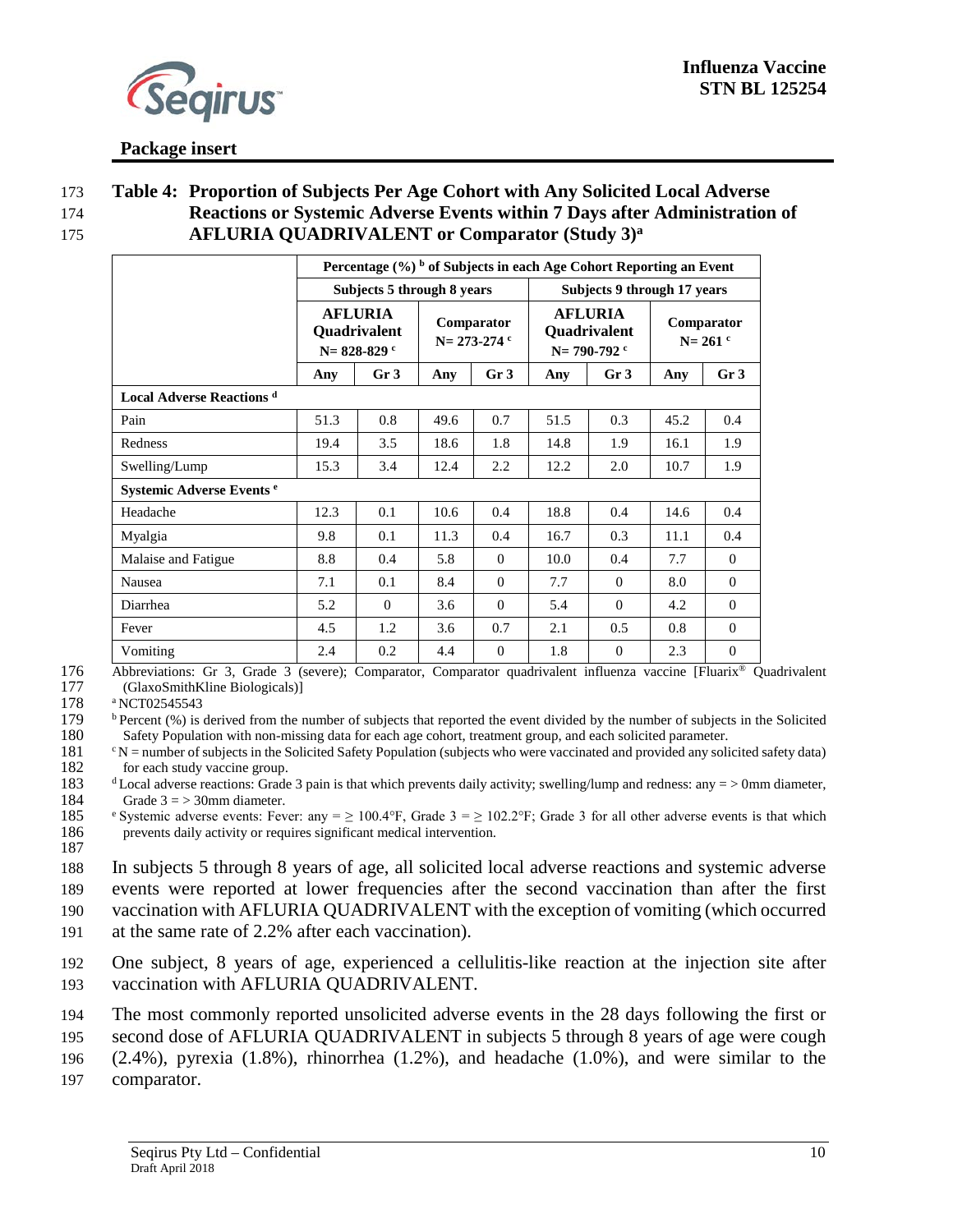

 For subjects ages 9 through 17 years who received AFLURIA QUADRIVALENT, the most commonly reported unsolicited adverse events in the 28 days following vaccination were oropharyngeal pain (1.6%), cough (1.3%), and upper respiratory tract infection (1.0%), and were similar to the comparator.

 No deaths were reported in Study 3. In the 180 days following vaccinations, AFLURIA QUADRIVALENT and comparator vaccine recipients experienced similar rates of serious adverse events (SAEs). None of the SAEs appeared related to the study vaccines except for one case of influenza B infection (considered a vaccine failure) in an AFLURIA QUADRIVALENT recipient.

#### **6.2 Postmarketing Experience**

 Because postmarketing reporting of adverse events is voluntary and from a population of uncertain size, it is not always possible to reliably estimate their frequency or establish a causal relationship to vaccine exposure. The adverse events described have been included in this section because they: 1) represent reactions that are known to occur following immunizations generally or influenza immunizations specifically; 2) are potentially serious; or 3) have been reported frequently. There are no postmarketing data available for AFLURIA QUADRIVALENT. The adverse events listed below reflect experience in both children and adults and include those identified during post-approval use of AFLURIA (trivalent formulation) outside the U.S. since 1985.

- The post-marketing experience with AFLURIA (trivalent formulation) included the following:
- **Blood and lymphatic system disorders**
- Thrombocytopenia
- **Immune system disorders**
- Allergic or immediate hypersensitivity reactions including anaphylactic shock and serum sickness
- **Nervous system disorders**
- Neuralgia, paresthesia, convulsions (including febrile seizures), encephalomyelitis, encephalopathy, neuritis or neuropathy, transverse myelitis, and GBS

#### **Vascular disorders**

- Vasculitis which may be associated with transient renal involvement
- **Skin and subcutaneous tissue disorders**
- Pruritus, urticaria, and rash
- **General disorders and administration site conditions**
- Cellulitis and large injection site swelling
- Influenza-like illness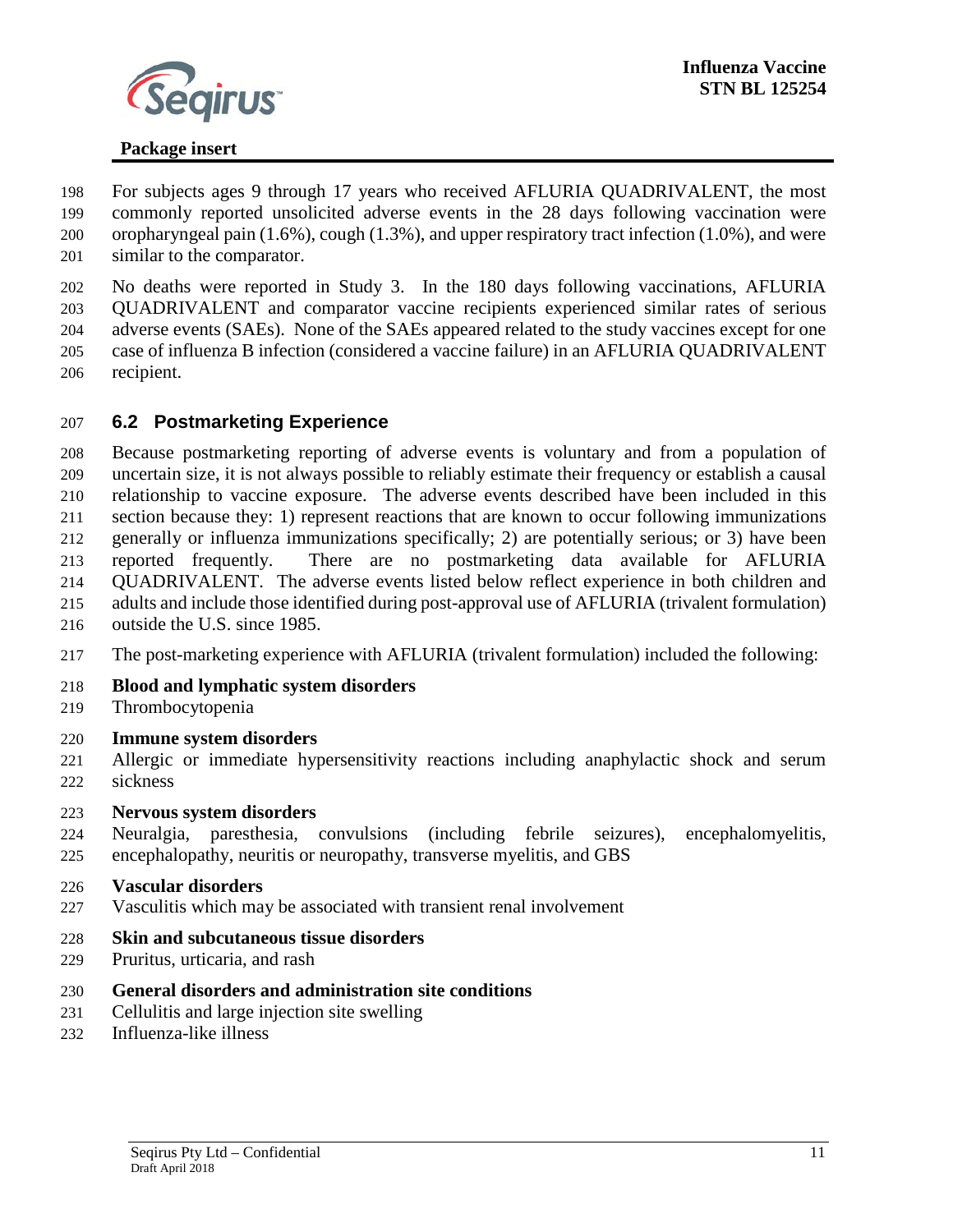

#### <span id="page-12-1"></span>**7 DRUG INTERACTIONS**

 No interaction studies have been performed on interaction between influenza vaccines in general and other vaccines or medications.

### <span id="page-12-2"></span>**8 USE IN SPECIFIC POPULATIONS**

#### <span id="page-12-0"></span>**8.1 Pregnancy**

#### Pregnancy Exposure Registry

 There is a pregnancy exposure registry that monitors pregnancy outcomes in women exposed to AFLURIA QUADRIVALENT during pregnancy. Women who are vaccinated with AFLURIA

QUADRIVALENT during pregnancy are encouraged to enroll in the registry by calling 1-855-

358-8966 or sending an email to Seqirus at us.medicalinformation@seqirus.com.

Risk summary

 All pregnancies have a risk of birth defect, loss, or other adverse outcomes. In the U.S. general population, the estimated background risk of major birth defects and miscarriage in clinically

- recognized pregnancies is 2% to 4% and 15% to 20%, respectively. Data for AFLURIA (trivalent
- formulation) administered to pregnant women are relevant to AFLURIA QUADRIVALENT
- because both vaccines are manufactured using the same process and have overlapping
- compositions (see *[Description](#page-13-0) [11]*). There are no data for AFLURIA QUADRIVALENT
- administered to pregnant women, and available data for AFLURIA (trivalent formulation)
- administered to pregnant women are insufficient to inform vaccine-associated risks in
- pregnancy.

There were no developmental toxicity studies of AFLURIA QUADRIVALENT performed in

animals. A developmental toxicity study of AFLURIA (trivalent formulation) has been

performed in female rats administered a single human dose [0.5 mL (divided)] of AFLURIA

- (trivalent formulation) prior to mating and during gestation. This study revealed no evidence of
- harm to the fetus due to AFLURIA (trivalent formulation) (*see [8.1 Data](#page-12-0)*).
- Clinical Considerations
- *Disease-associated Maternal and/or Embryo-Fetal Risk*
- Pregnant women are at increased risk for severe illness due to influenza compared to non-
- pregnant women. Pregnant women with influenza may be at increased risk for adverse pregnancy outcomes, including preterm labor and delivery.
- Data
- *Animal Data*
- In a developmental toxicity study, female rats were administered a single human dose [0.5 mL
- (divided)] of AFLURIA (trivalent formulation) by intramuscular injection 21 days and 7 days
- prior to mating, and on gestation day 6. Some rats were administered an additional dose on
- gestation day 20. No vaccine-related fetal malformations or variations and no adverse effects on
- pre-weaning development were observed in the study.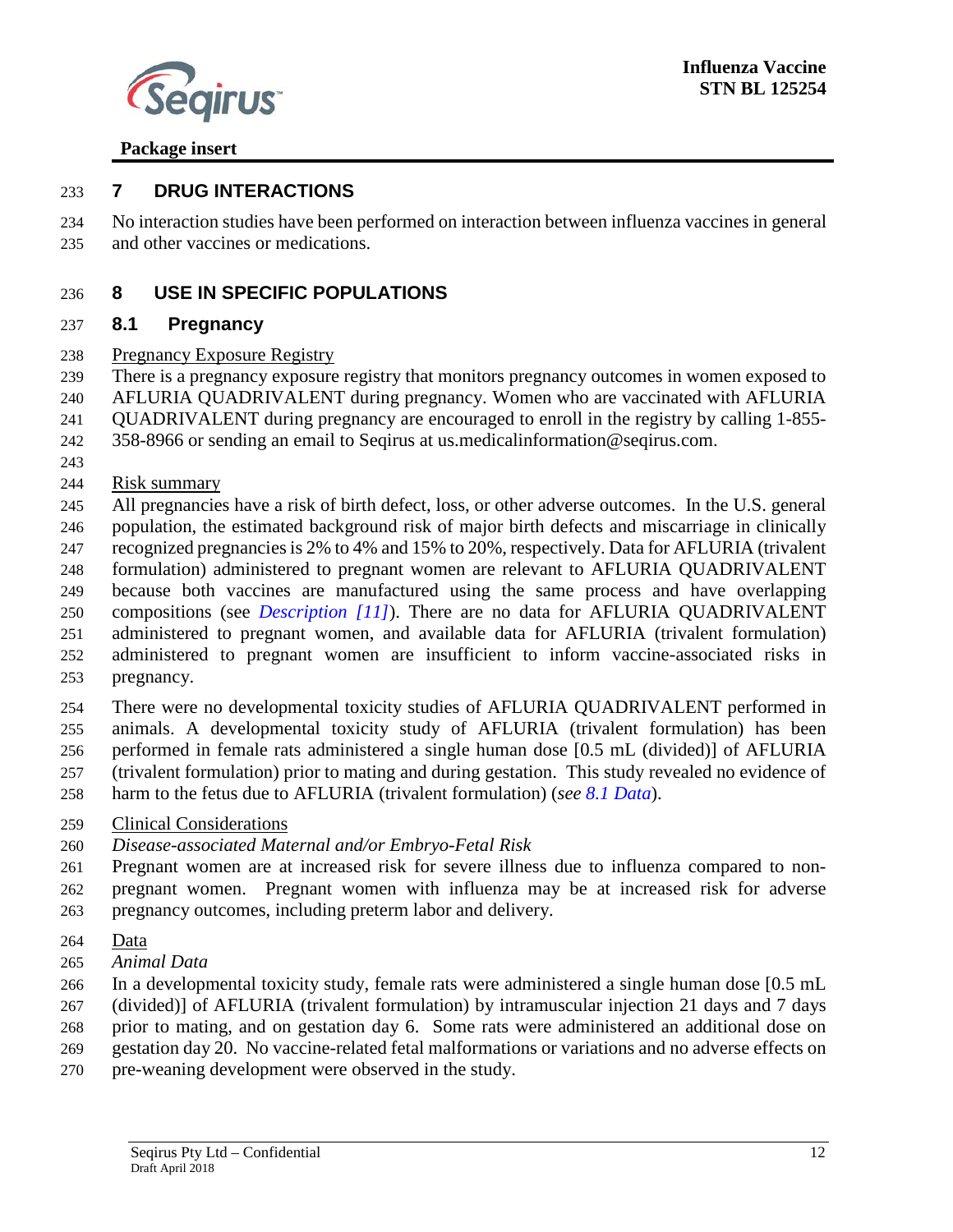

# <span id="page-13-3"></span>**8.2 Lactation**

- Risk Summary
- It is not known whether AFLURIA QUADRIVALENT is excreted in human milk. Data are
- not available to assess the effects of AFLURIA QUADRIVALENT on the breastfed infant or on milk production/excretion.
- The developmental and health benefits of breastfeeding should be considered along with the
- mother's clinical need for AFLURIA QUADRIVALENT and any potential adverse effects on
- the breastfed child from AFLURIA QUADRIVALENT or from the underlying maternal
- condition. For preventive vaccines, the underlying maternal condition is susceptibility to
- disease prevented by the vaccine or the effects on milk production.

### <span id="page-13-1"></span>**8.4 Pediatric Use**

- The safety and effectiveness of AFLURIA QUADRIVALENT in persons less than 5 years have not been established in clinical trials.
- Administration of Seqirus' (formerly CSL) 2010 Southern Hemisphere trivalent influenza vaccine was associated with increased rates of fever and febrile seizures, predominantly in children below the age of 5 years as compared to previous years, in postmarketing reports confirmed by postmarketing studies.
- The PharmaJet Stratis Needle-Free Injection System is not approved as a method of administering AFLURIA QUADRIVALENT to children and adolescents less than 18 years of age due to lack of adequate data supporting safety and effectiveness in this population.

## <span id="page-13-2"></span>**8.5 Geriatric Use**

- In clinical studies, AFLURIA QUADRIVALENT has been administered to, and safety information collected for, 867 subjects aged 65 years and older *(see [Adverse Reactions \[6\]\)](#page-4-5)*. The 65 years and older age group included 539 subjects 65 through 74 years and 328 subjects 75 years and older. After administration of AFLURIA QUADRIVALENT, hemagglutination- inhibiting antibody responses were non-inferior to comparator trivalent influenza (TIV-1 and TIV-2) in persons 65 years of age and older, but were lower than younger adult subjects (*see [Clinical Studies \[14\]](#page-15-2)*).
- The PharmaJet Stratis Needle-Free Injection System is not approved as a method of administering AFLURIA QUADRIVALENT to adults 65 years of age and older due to lack of adequate data supporting safety and effectiveness in this population.

#### <span id="page-13-0"></span>**11 DESCRIPTION**

 AFLURIA QUADRIVALENT, Influenza Vaccine for intramuscular injection, is a sterile, clear, colorless to slightly opalescent suspension with some sediment that resuspends upon shaking to form a homogeneous suspension. AFLURIA QUADRIVALENT is prepared from influenza virus propagated in the allantoic fluid of embryonated chicken eggs. Following harvest, the virus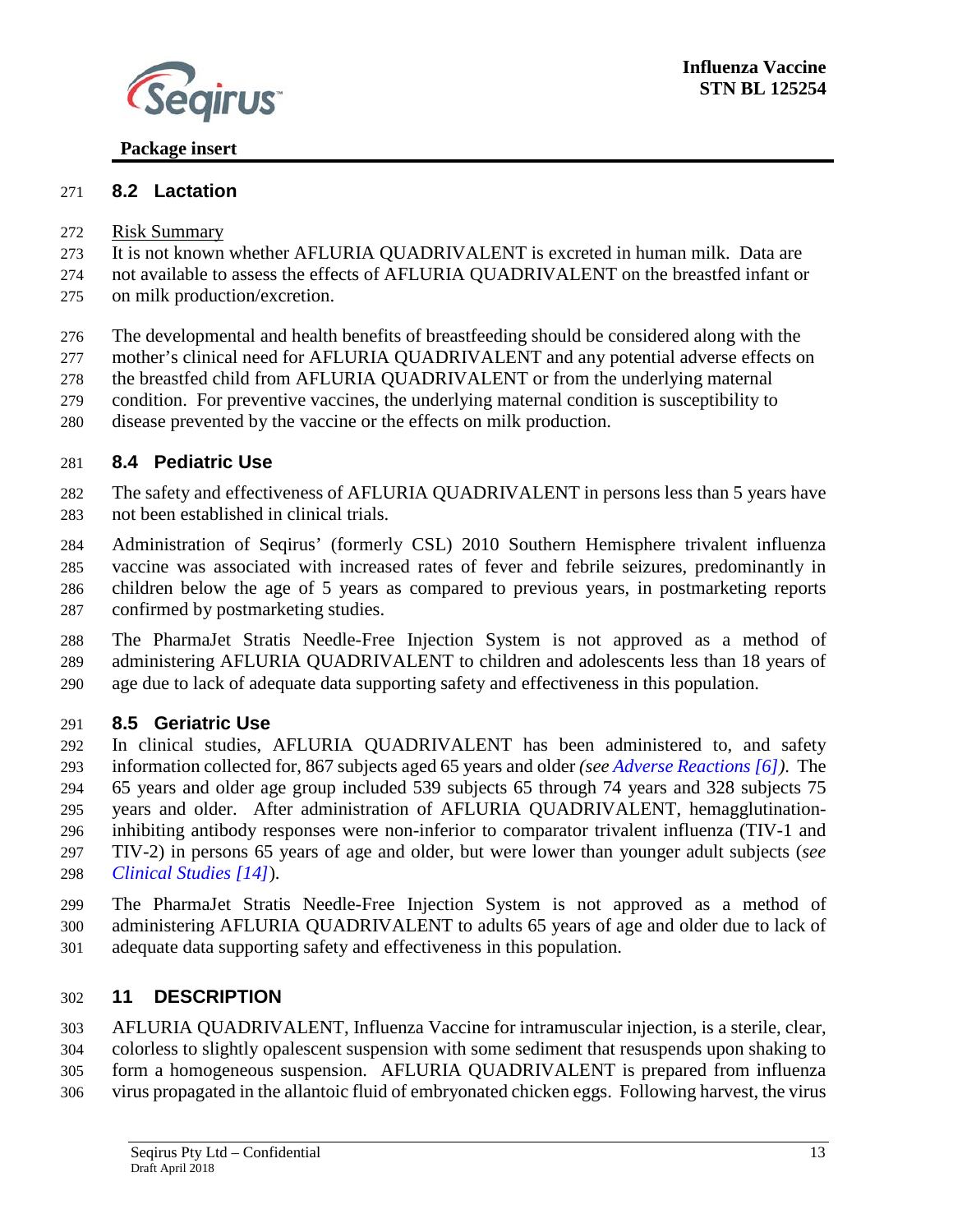

- is purified in a sucrose density gradient using continuous flow zonal centrifugation. The purified virus is inactivated with beta-propiolactone, and the virus particles are disrupted using sodium
- taurodeoxycholate to produce a "split virion". The disrupted virus is further purified and suspended in a phosphate buffered isotonic solution.
- AFLURIA QUADRIVALENT is standardized according to USPHS requirements for the 2018-
- 2019 influenza season and is formulated to contain 60 mcg hemagglutinin (HA) per 0.5 mL dose
- in the recommended ratio of 15 mcg HA for each of the four influenza strains recommended for
- the 2018-2019 Northern Hemisphere influenza season:
- A/Singapore/GP1908/2015 IVR 180A (H1N1) (an A/Michigan/45/2015 like virus),
- A/Singapore/INFIMH-16-0019/2016 IVR-186 (H3N2) (an A/Singapore/INFIMH-16-
- 0019/2016 like virus, B/Maryland/15/2016 (a B/Colorado/06/2017 like virus) and
- B/Phuket/3073/2013 BVR-1B (a B/Phuket/3073/2013 like virus).
- Thimerosal, a mercury derivative, is not used in the manufacturing process for the single dose presentation. This presentation does not contain preservative. The multi-dose presentation contains thimerosal added as a preservative; each 0.5 mL dose contains 24.5 mcg of mercury.
- A single 0.5 mL dose of AFLURIA QUADRIVALENT contains sodium chloride (4.1 mg),
- monobasic sodium phosphate (80 mcg), dibasic sodium phosphate (300 mcg), monobasic
- potassium phosphate (20 mcg), potassium chloride (20 mcg), and calcium chloride (0.5 mcg).
- From the manufacturing process, each 0.5 mL dose may also contain residual amounts of sodium
- 326 taurodeoxycholate ( $\leq 10$  ppm), ovalbumin ( $< 1$  mcg), sucrose ( $< 10$  mcg), neomycin sulfate
- 327 ( $\leq$  81.8 nanograms [ng]), polymyxin B ( $\leq$  14 ng), and beta-propiolactone ( $\leq$  1.5 ng).
- The rubber tip cap and plunger used for the preservative-free, single-dose syringes and the rubber stoppers used for the multi-dose vial were not made with natural rubber latex.
- <span id="page-14-0"></span>

## **12 CLINICAL PHARMACOLOGY**

#### <span id="page-14-1"></span>**12.1 Mechanism of Action**

 Influenza illness and its complications follow infection with influenza viruses. Global surveillance of influenza identifies yearly antigenic variants. For example, since 1977 antigenic variants of influenza A (H1N1 and H3N2) and influenza B viruses have been in global circulation. Since 2001, two distinct lineages of influenza B (Victoria and Yamagata lineages) have co-circulated worldwide. Specific levels of hemagglutination inhibition (HI) antibody titers post-vaccination with inactivated influenza vaccine have not been correlated with protection from influenza virus. In some human studies, antibody titers of 1:40 or greater have been 339 associated with protection from influenza illness in up to 50% of subjects.<sup>2,3</sup>

- Antibody against one influenza virus type or subtype confers limited or no protection against another. Furthermore, antibody to one antigenic variant of influenza virus might not protect
- against a new antigenic variant of the same type or subtype. Frequent development of antigenic
- variants through antigenic drift is the virologic basis for seasonal epidemics and the reason for
- the usual change to one or more new strains in each year's influenza vaccine. Therefore,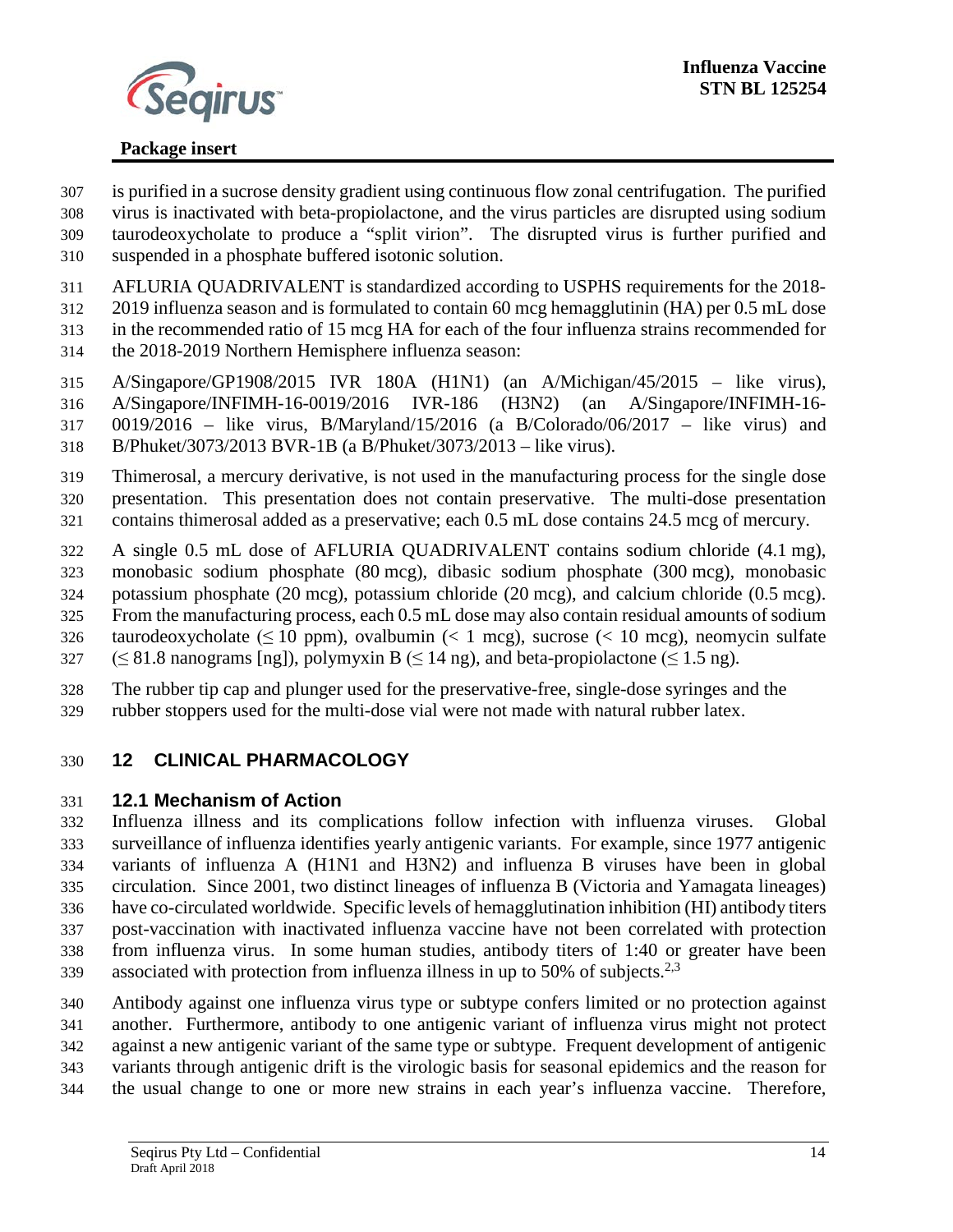

- inactivated influenza vaccines are standardized to contain the HA of four strains (i.e., typically
- two type A and two type B) representing the influenza viruses likely to be circulating in the U.S. during the upcoming winter.
- Annual revaccination with the current vaccine is recommended because immunity declines during the year after vaccination and circulating strains of influenza virus change from year to
- <span id="page-15-0"></span>350  $year.<sup>1</sup>$

## **13 NONCLINICAL TOXICOLOGY**

### <span id="page-15-1"></span>**13.1 Carcinogenesis, Mutagenesis, Impairment of Fertility**

AFLURIA QUADRIVALENT has not been evaluated for carcinogenic or mutagenic potential,

or male infertility in animals. A developmental toxicity study conducted in rats vaccinated with

<span id="page-15-2"></span>AFLURIA (trivalent formulation) revealed no impact on female fertility (see *[Pregnancy \[8.1\]](#page-12-0)*).

## **14 CLINICAL STUDIES**

### <span id="page-15-3"></span>**14.1 Efficacy Against Laboratory-Confirmed Influenza**

 The efficacy of AFLURIA (trivalent formulation) is relevant to AFLURIA QUADRIVALENT because both vaccines are manufactured using the same process and have overlapping compositions (*see [Description \[11\]](#page-13-0)*).

 The efficacy of AFLURIA (trivalent formulation) was demonstrated in Study 4, a randomized, observer-blind, placebo-controlled study conducted in 15,044 subjects. Healthy subjects 18 through 64 years of age were randomized in a 2:1 ratio to receive a single dose of AFLURIA (trivalent formulation) (enrolled subjects: 10,033; evaluable subjects: 9,889) or placebo (enrolled subjects: 5,011; evaluable subjects: 4,960). The mean age of all randomized subjects was 35.5 years. 54.4% were female and 90.2% were White. Laboratory-confirmed influenza was assessed by active and passive surveillance of influenza-like illness (ILI) beginning 2 weeks post-vaccination until the end of the influenza season, approximately 6 months post-vaccination. ILI was defined as at least one respiratory symptom (e.g., cough, sore throat, nasal congestion) and at least one systemic symptom (e.g., oral temperature of 100.0ºF or higher, feverishness, chills, body aches). Nasal and throat swabs were collected from subjects who presented with an ILI for laboratory confirmation by viral culture and real-time reverse transcription polymerase chain reaction. Influenza virus strain was further characterized using gene sequencing and pyrosequencing.

- Attack rates and vaccine efficacy, defined as the relative reduction in the influenza infection rate for AFLURIA (trivalent formulation) compared to placebo, were calculated using the per protocol population. Vaccine efficacy against laboratory-confirmed influenza infection due to influenza A or B virus strains contained in the vaccine was 60% with a lower limit of the 95%
- CI of 41% (Table 5).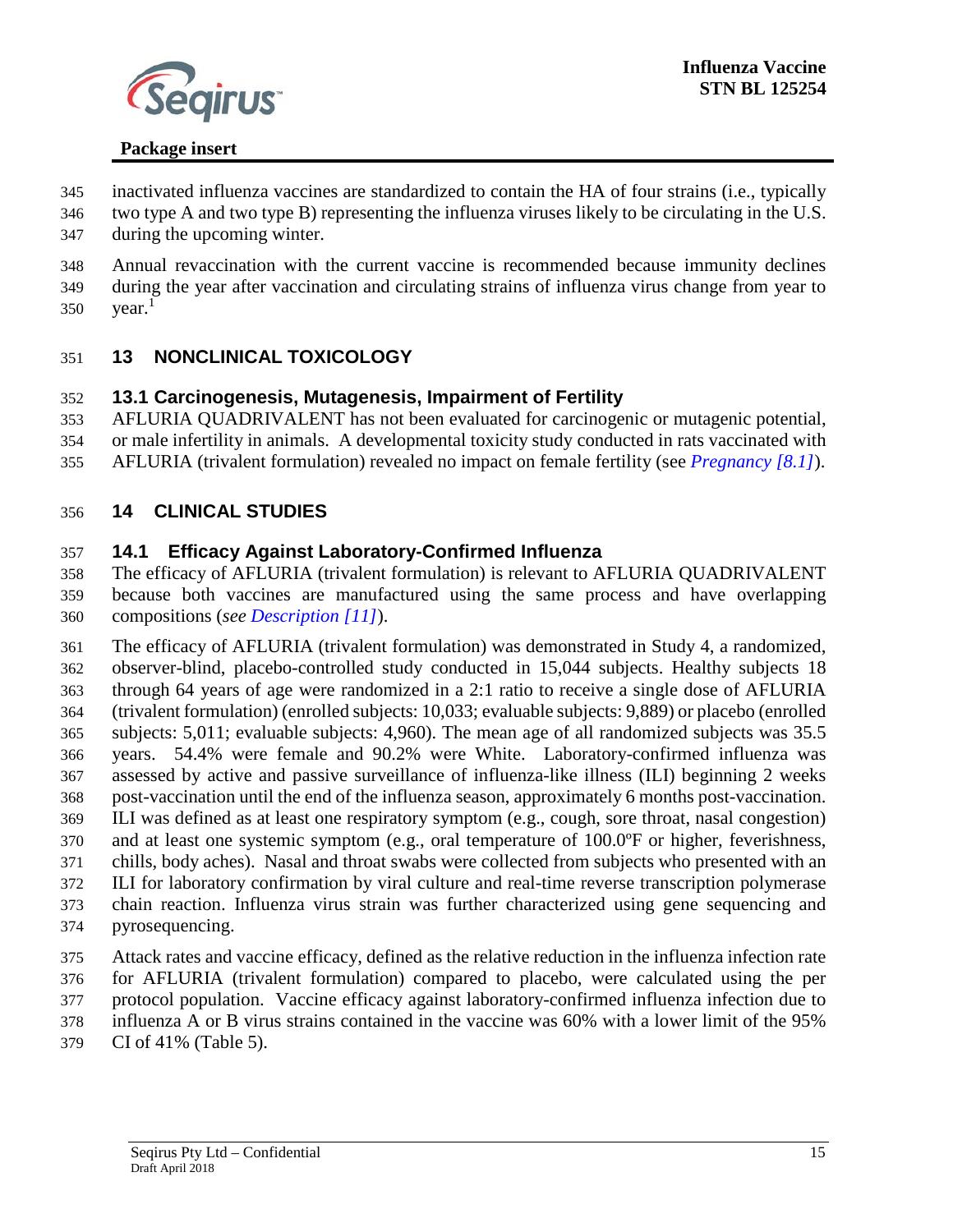

380 **Table 5: AFLURIA (trivalent formulation): Laboratory-Confirmed Influenza Infection Rate and Vaccine Efficacy in Adults 18 through 64 Years of Age (Study 4) <sup>a</sup>** 381

|                                   | Subjects <sup>b</sup> | Laboratory-<br><b>Confirmed</b><br><b>Influenza</b><br><b>Cases</b> | <b>Influenza</b><br><b>Infection</b><br>Rate |               | Vaccine Efficacy <sup>c</sup>            |  |
|-----------------------------------|-----------------------|---------------------------------------------------------------------|----------------------------------------------|---------------|------------------------------------------|--|
|                                   | N                     | N                                                                   | $n/N$ %                                      | $\frac{6}{6}$ | <b>Lower Limit</b><br>of the $95%$<br>CI |  |
| <b>Vaccine-matched Strains</b>    |                       |                                                                     |                                              |               |                                          |  |
| <b>AFLURIA</b>                    | 9889                  | 58                                                                  | 0.59                                         | 60            | 41                                       |  |
| Placebo                           | 4960                  | 73                                                                  | 1.47                                         |               |                                          |  |
| <b>Any Influenza Virus Strain</b> |                       |                                                                     |                                              |               |                                          |  |
| <b>AFLURIA</b>                    | 9889                  | 222                                                                 | 2.24                                         | 42            | 28                                       |  |
| Placebo                           | 4960                  | 192                                                                 | 3.87                                         |               |                                          |  |

382 Abbreviations: CI, confidence interval.

383 <sup>a</sup> NCT00562484

384 **b** The Per Protocol Population was identical to the Evaluable Population in this study.

385 c Vaccine efficacy  $= 1$  minus the ratio of AFLURIA (trivalent formulation) /placebo infection rates. The objective of the study 386 was to demonstrate that the lower limit of the CI for vaccine efficacy was greater than 40%.

#### <span id="page-16-0"></span>387 **14.2 Immunogenicity of Afluria Quadrivalent in Adults and Older Adults**  388 **Administered via Needle and Syringe**

 Study 1 was a randomized, double-blind, active-controlled trial conducted in the U.S. in adults aged 18 years of age and older. Subjects received one dose of either AFLURIA QUADRIVALENT (N=1691) or one of two formulations of comparator trivalent influenza 392 vaccine (Afluria, TIV-1 N=854 or TIV-2 N=850) each containing an influenza type B virus that corresponded to one of the two B viruses in AFLURIA QUADRIVALENT (a type B virus of the Yamagata lineage or a type B virus of the Victoria lineage, respectively).

 Post-vaccination immunogenicity was evaluated on sera obtained 21 days after administration of a single dose of AFLURIA QUADRIVALENT or TIV comparator. The co-primary endpoints were HI Geometric Mean Titer (GMT) ratios (adjusted for baseline HI titers) and the difference in seroconversion rates for each vaccine strain, 21 days after vaccination. Pre-specified non- inferiority criteria required that the upper bound of the 2-sided 95% CI of the GMT ratio (TIV/AFLURIA QUADRIVALENT) did not exceed 1.5 and the upper bound of the 2-sided 95% CI of the seroconversion rate difference (TIV minus AFLURIA QUADRIVALENT) did not

402 exceed 10.0% for each strain.

 Serum HI antibody responses to AFLURIA QUADRIVALENT were non-inferior to both TIVs for all influenza strains for subjects 18 years of age and older. Additionally, non-inferiority was demonstrated for both endpoints in both age sub-groups, adults aged 18 through 64 years and 65 years and older, for all strains (Table 6). Superiority of the immune response to each of the influenza B strains contained in AFLURIA QUADRIVALENT was shown relative to the antibody response after vaccination with TIV formulations not containing that B lineage strain for subjects 18 years of age and older. Superiority against the alternate B strain was also demonstrated for each of the influenza B strains in both age sub-groups; 18 through 64 years and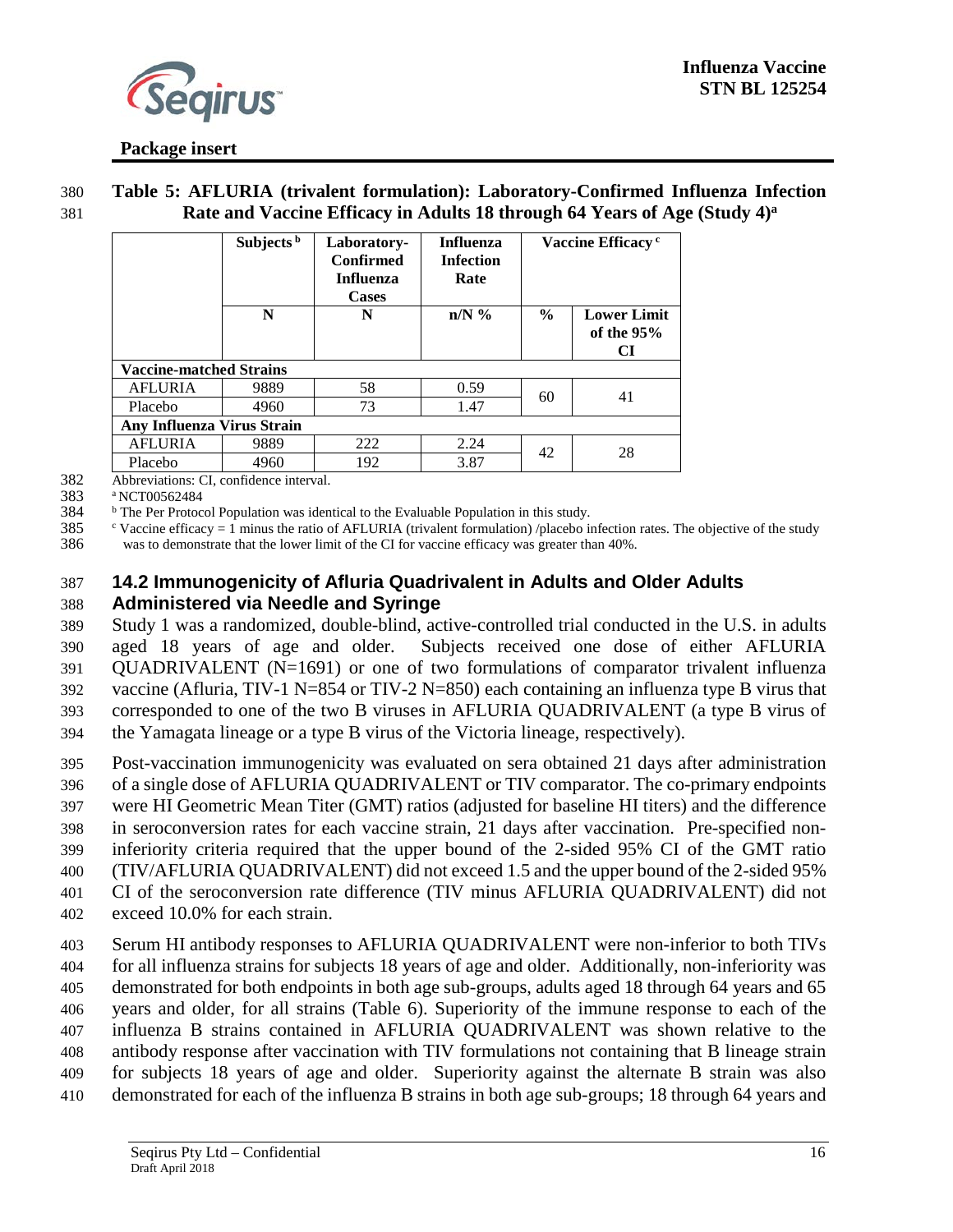

- 411 65 years and older. Post-hoc analyses of immunogenicity endpoints by gender did not
- 412 demonstrate meaningful differences between males and females. The study population was not
- 413 sufficiently diverse to assess differences between races or ethnicities.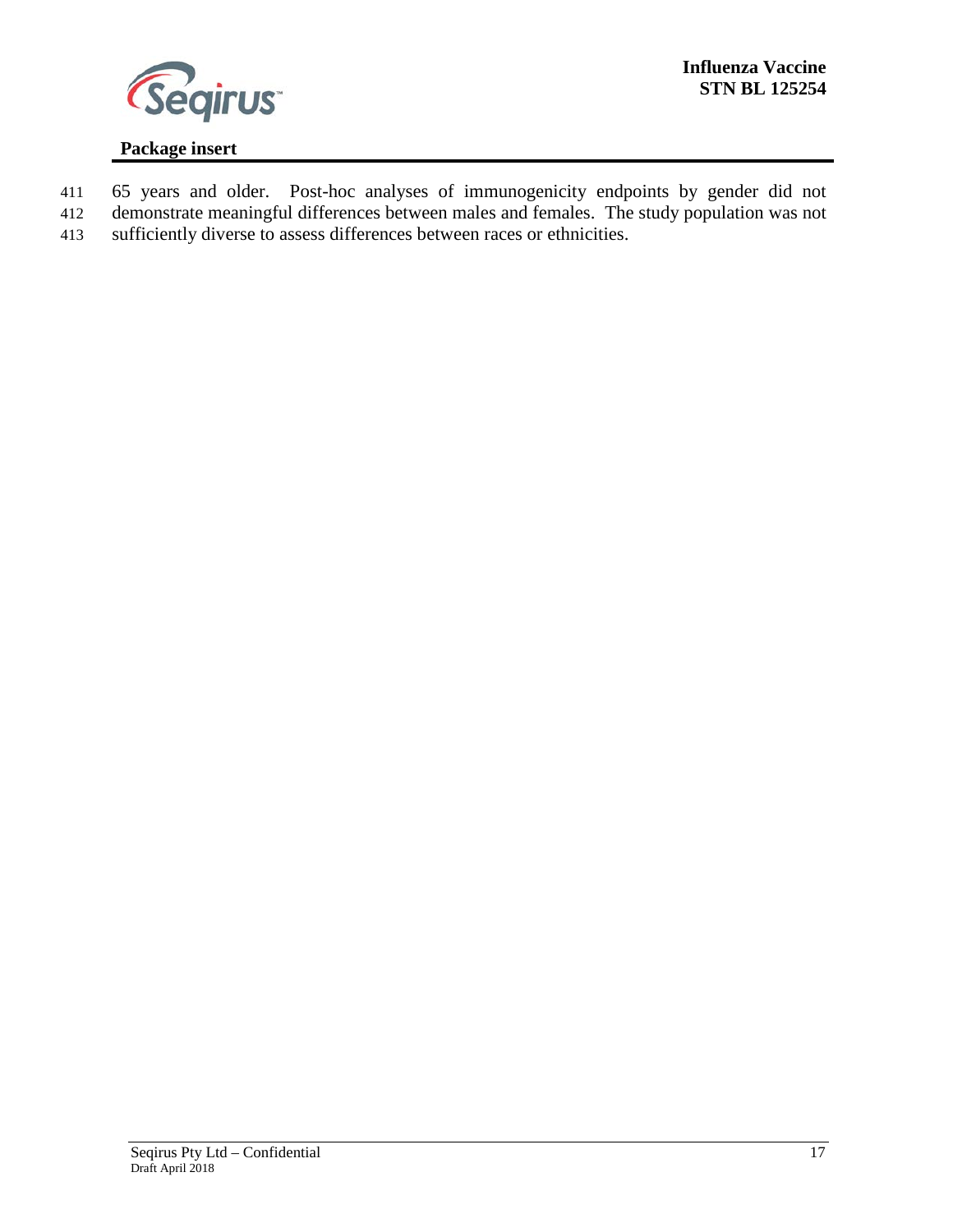

#### 414 **Table 6: Post-Vaccination HI Antibody GMTs, Seroconversion Rates, and Analyses of**  415 **Non-Inferiority of AFLURIA QUADRIVALENT Relative to Trivalent Influenza Vaccine (TIV) by Age Cohort (Study 1) <sup>a</sup>** 416

|                                            | <b>Post-vaccination GMT</b>                                            |                                                                                          | <b>GMT</b><br>Ratio <sup>b</sup>                                                                     | Seroconversion % c                         |                                                                                               | <b>Difference</b>                                                                                     |                                                               |
|--------------------------------------------|------------------------------------------------------------------------|------------------------------------------------------------------------------------------|------------------------------------------------------------------------------------------------------|--------------------------------------------|-----------------------------------------------------------------------------------------------|-------------------------------------------------------------------------------------------------------|---------------------------------------------------------------|
| <b>Strain</b>                              | <b>AFLURIA</b><br>Quadrivalent                                         | <b>Pooled TIV</b><br>or<br><b>TIV-1</b><br>(B Yamagata)<br>or<br>$TIV-2$<br>(B Victoria) | <b>Pooled TIV</b><br>or<br>TIV-1 or<br>$TIV-2$<br>over<br><b>AFLURIA</b><br>Quadrivalent<br>(95% CI) | <b>AFLURIA</b><br>Quadrivalent<br>$N=1691$ | <b>Pooled TIV</b><br>or<br><b>TIV-1</b><br>(B Yamagata)<br>or<br><b>TIV-2</b><br>(B Victoria) | <b>Pooled TIV</b><br>or<br>TIV-1 or<br>$TIV-2$<br>minus<br><b>AFLURIA</b><br>Quadrivalent<br>(95% CI) | Met both<br>pre-defined<br>non-<br>inferiority<br>criteria? d |
| 18 through 64<br>years                     | AFLURIA Quadrivalent N=835, Pooled TIV N=845, TIV-1 N=424, TIV-2 N=421 |                                                                                          |                                                                                                      |                                            |                                                                                               |                                                                                                       |                                                               |
| A(H1N1)                                    | 432.7                                                                  | 402.8                                                                                    | 0.93 <sup>e</sup><br>(0.85, 1.02)                                                                    | 51.3                                       | 49.1                                                                                          | $-2.1h$<br>$(-6.9, 2.7)$                                                                              | Yes                                                           |
| A(H3N2)                                    | 569.1                                                                  | 515.1                                                                                    | 0.91 <sup>e</sup><br>(0.83, 0.99)                                                                    | 56.3                                       | 51.7                                                                                          | $-4.6h$<br>$(-9.4, 0.2)$                                                                              | Yes                                                           |
| B/Massachusetts/<br>2/2012<br>(B Yamagata) | 92.3                                                                   | 79.3                                                                                     | $0.86$ <sup>f</sup><br>(0.76, 0.97)                                                                  | 45.7                                       | 41.3                                                                                          | $-4.5$ <sup>i</sup><br>$(-10.3, 1.4)$                                                                 | Yes                                                           |
| B/Brisbane/<br>60/2008<br>(B Victoria)     | 110.7                                                                  | 95.2                                                                                     | $0.86$ g<br>(0.76, 0.98)                                                                             | 57.6                                       | 53.0                                                                                          | $-4.6j$<br>$(-10.5, 1.2)$                                                                             | Yes                                                           |
| $\geq 65$ years                            |                                                                        | AFLURIA Quadrivalent N=856, Pooled TIV N=859, TIV-1 N=430, TIV-2 N=429                   |                                                                                                      |                                            |                                                                                               |                                                                                                       |                                                               |
| A(H1N1)                                    | 211.4                                                                  | 199.8                                                                                    | 0.95 <sup>e</sup><br>(0.88, 1.02)                                                                    | 26.6                                       | 26.4                                                                                          | $-0.2h$<br>$(-5.0, 4.5)$                                                                              | Yes                                                           |
| A(H3N2)                                    | 419.5                                                                  | 400.0                                                                                    | 0.95 e<br>(0.89, 1.02)                                                                               | 25.9                                       | 27.0                                                                                          | 1.1 <sup>h</sup><br>$(-3.7, 5.8)$                                                                     | Yes                                                           |
| B/Massachusetts/<br>2/2012<br>(B Yamagata) | 43.3                                                                   | 39.1                                                                                     | $0.90$ f<br>(0.84, 0.97)                                                                             | 16.6                                       | 14.4                                                                                          | $-2.2^{\mathrm{i}}$<br>$(-8.0, 3.6)$                                                                  | Yes                                                           |
| B/Brisbane/<br>60/2008<br>(B Victoria)     | 66.1                                                                   | 68.4                                                                                     | 1.03 <sup>g</sup><br>(0.94, 1.14)                                                                    | 23.5                                       | 24.7                                                                                          | $1.2^{j}$<br>$(-4.6, 7.0)$                                                                            | Yes                                                           |

417 Abbreviations: CI, confidence interval; GMT, geometric mean titer.<br>418 a NCT02214225

418 a NCT02214225<br>419 b GMT ratio was

<sup>b</sup> GMT ratio was computed after fitting a multi-variable model on the post-vaccination titers including sex, vaccination history, 420 pre-vaccination HI titers and other factors.

421 Seroconversion rate is defined as a 4-fold increase in post-vaccination HI antibody titer from pre-vaccination titer  $\geq 1:10$  or an increase in titer from  $\lt 1:10$  to  $\geq 1:40$ . 422 increase in titer from < 1:10 to  $\geq$  1:40.<br>423 d Non-inferiority (NI) criterion for the C

- <sup>d</sup> Non-inferiority (NI) criterion for the GMT ratio: upper bound of 2-sided 95% CI on the GMT ratio of Pooled TIV or TIV-1 (B<br>424 Yamagata) or TIV-2 (B Victoria)/AFLURIA Quadrivalent should not exceed 1.5. NI criterion fo 424 Yamagata) or TIV-2 (B Victoria)/AFLURIA Quadrivalent should not exceed 1.5. NI criterion for the SCR difference: upper<br>425 bound of 2-sided 95% CI on the difference between SCR Pooled TIV or TIV-1 (B Yamagata) or TIV-2 bound of 2-sided 95% CI on the difference between SCR Pooled TIV or TIV-1 (B Yamagata) or TIV-2 (B Victoria) minus 426 AFLURIA Quadrivalent should not exceed 10%.<br>427 Pooled TIV/AFLURIA Quadrivalent
- 
- 427 e Pooled TIV/AFLURIA Quadrivalent<br>428 f TIV-1 (B Yamagata)/AFLURIA Quad 428 f TIV-1 (B Yamagata)/AFLURIA Quadrivalent<br>429 f TIV-2 (B Victoria)/AFLURIA Quadrivalent
- 429  $\textdegree$  TIV-2 (B Victoria)/AFLURIA Quadrivalent<br>430  $\textdegree$  Pooled TIV AFLURIA Quadrivalent
- 430 **Pooled TIV AFLURIA Quadrivalent** 431 **Proof** TIV-1 (B Yamagata) AFLURIA Quadright
- <sup>i</sup> TIV-1 (B Yamagata) AFLURIA Quadrivalent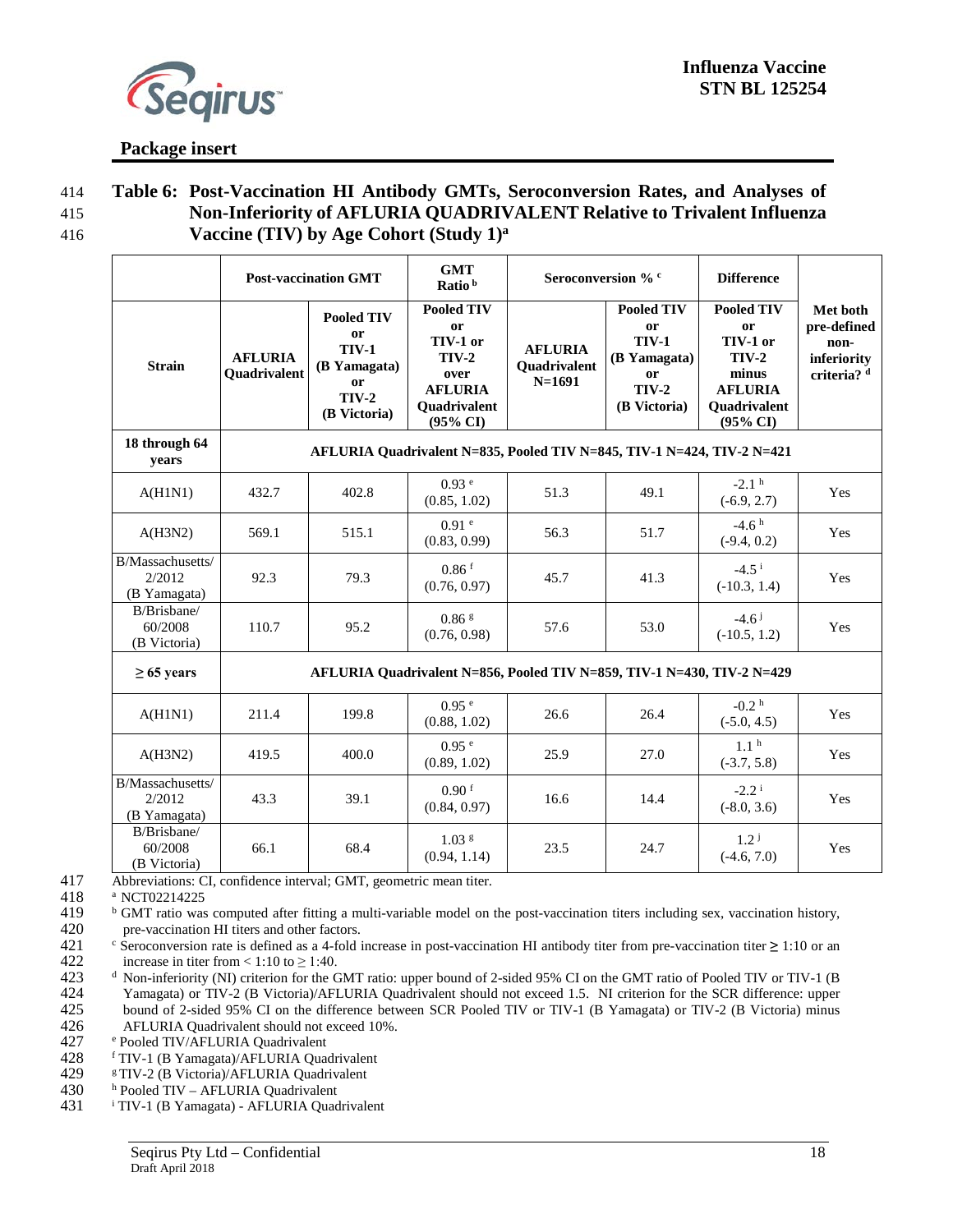

<span id="page-19-0"></span>432 **J** TIV-2 (B Victoria) - AFLURIA Quadrivalent

# 433 **14.3 Immunogenicity of Afluria (trivalent formulation) Administered via**

### 434 **PharmaJet Stratis Needle-Free Injection System**

 Study 2 was a randomized, comparator-controlled, non-inferiority study that enrolled 1,250 subjects 18 through 64 years of age. This study compared the immune response following administration of AFLURIA (trivalent formulation) when delivered intramuscularly using either the PharmaJet Stratis Needle-Free Injection System or needle and syringe. Immunogenicity assessments were performed prior to vaccination and at 28 days after vaccination in the immunogenicity population (1130 subjects, 562 PharmaJet Stratis Needle-Free Injection System group, 568 needle and syringe group). The co-primary endpoints were HI GMT ratios for each vaccine strain and the absolute difference in seroconversion rates for each vaccine strain 28 days after vaccination. As shown in Table 7, non-inferiority of administration of AFLURIA (trivalent formulation) by the PharmaJet Stratis Needle-Free Injection System compared to administration of AFLURIA (trivalent formulation) by needle and syringe was demonstrated in the immunogenicity population for all strains. Post-hoc analyses of immunogenicity by age showed that younger subjects (18 through 49 years) elicited higher immunological responses than older subjects (50 through 64 years). Post-hoc analyses of immunogenicity according to sex and body mass index did not reveal significant influences of these variables on immune responses. The study population was not sufficiently diverse to assess immunogenicity by race or ethnicity.

#### 451 **Table 7: Baseline and Post-Vaccination HI Antibody GMTs, Seroconversion Rates, and**  452 **Analyses of Non-Inferiority of AFLURIA (trivalent formulation)** 453 **Administered by PharmaJet Stratis Needle-Free Injection System or Needle and Syringe, Adults 18 through 64 Years of Age (Study 2) <sup>a</sup>** 454

|               |                                                     | <b>Baseline GMT</b>                                                                              | <b>Post-vaccination GMT</b>                         |                                                                                                         | GMT Ratio <sup>b</sup>                                                                                                                              | Seroconversion % c                                  |                                                                                                  | <b>Difference</b>                                                                                                                                   |                                                                          |
|---------------|-----------------------------------------------------|--------------------------------------------------------------------------------------------------|-----------------------------------------------------|---------------------------------------------------------------------------------------------------------|-----------------------------------------------------------------------------------------------------------------------------------------------------|-----------------------------------------------------|--------------------------------------------------------------------------------------------------|-----------------------------------------------------------------------------------------------------------------------------------------------------|--------------------------------------------------------------------------|
| <b>Strain</b> | <b>Needle</b><br>and<br><b>Syringe</b><br>$N = 568$ | <b>PharmaJet</b><br><b>Stratis</b><br>Needle-<br>Free<br>Injection<br><b>System</b><br>$N = 562$ | <b>Needle</b><br>and<br><b>Syringe</b><br>$N = 568$ | <b>PharmaJet</b><br><b>Stratis</b><br>Needle-<br>Free<br><b>Injection</b><br><b>System</b><br>$N = 562$ | Needle and<br><b>Syringe over</b><br><b>Pharma</b> Jet<br><b>Stratis</b><br><b>Needle-Free</b><br>Injection<br><b>System</b><br>$(95\% \text{ CI})$ | <b>Needle</b><br>and<br><b>Syringe</b><br>$N = 568$ | <b>PharmaJet</b><br><b>Stratis</b><br>Needle-<br>Free<br>Injection<br><b>System</b><br>$N = 562$ | <b>Needle and</b><br><b>Syringe</b><br>minus<br><b>PharmaJet</b><br><b>Stratis</b><br>Needle-<br>Free<br>Injection<br>System<br>$(95\% \text{ CI})$ | Met both<br>pre-defined<br>non-<br>inferiority<br>criteria? <sup>d</sup> |
| A(H1N1)       | 79.5                                                | 83.7                                                                                             | 280.6                                               | 282.9                                                                                                   | 0.99<br>(0.88, 1.12)                                                                                                                                | 38.4                                                | 37.5                                                                                             | 0.8<br>$(-4.8, 6.5)$                                                                                                                                | Yes                                                                      |
| A(H3N2)       | 75.4                                                | 68.1                                                                                             | 265.9                                               | 247.3                                                                                                   | 1.08<br>(0.96, 1.21)                                                                                                                                | 45.1                                                | 43.8                                                                                             | 1.3<br>$(-4.5, 7.1)$                                                                                                                                | Yes                                                                      |
| B             | 12.6                                                | 13.5                                                                                             | 39.7                                                | 42.5                                                                                                    | 0.94<br>(0.83, 1.06)                                                                                                                                | 35.2                                                | 34.9                                                                                             | 0.3<br>$(-5.2, 5.9)$                                                                                                                                | Yes                                                                      |

455 Abbreviations: CI, confidence interval; GMT, geometric mean titer.<br>456 aNCT01688921

 $456$  <sup>a</sup> NCT01688921<br>457 <sup>b</sup> GMT ratio is d

<sup>b</sup> GMT ratio is defined as post-vaccination GMT for Needle and Syringe/PharmaJet Stratis Needle-Free Injection System.

<sup>c</sup> 458 Seroconversion rate is defined as a 4-fold increase in post-vaccination HI antibody titer from pre-vaccination titer **≥** 1:10 or

459 an increase in titer from <  $1:10$  to  $\geq 1:40$ .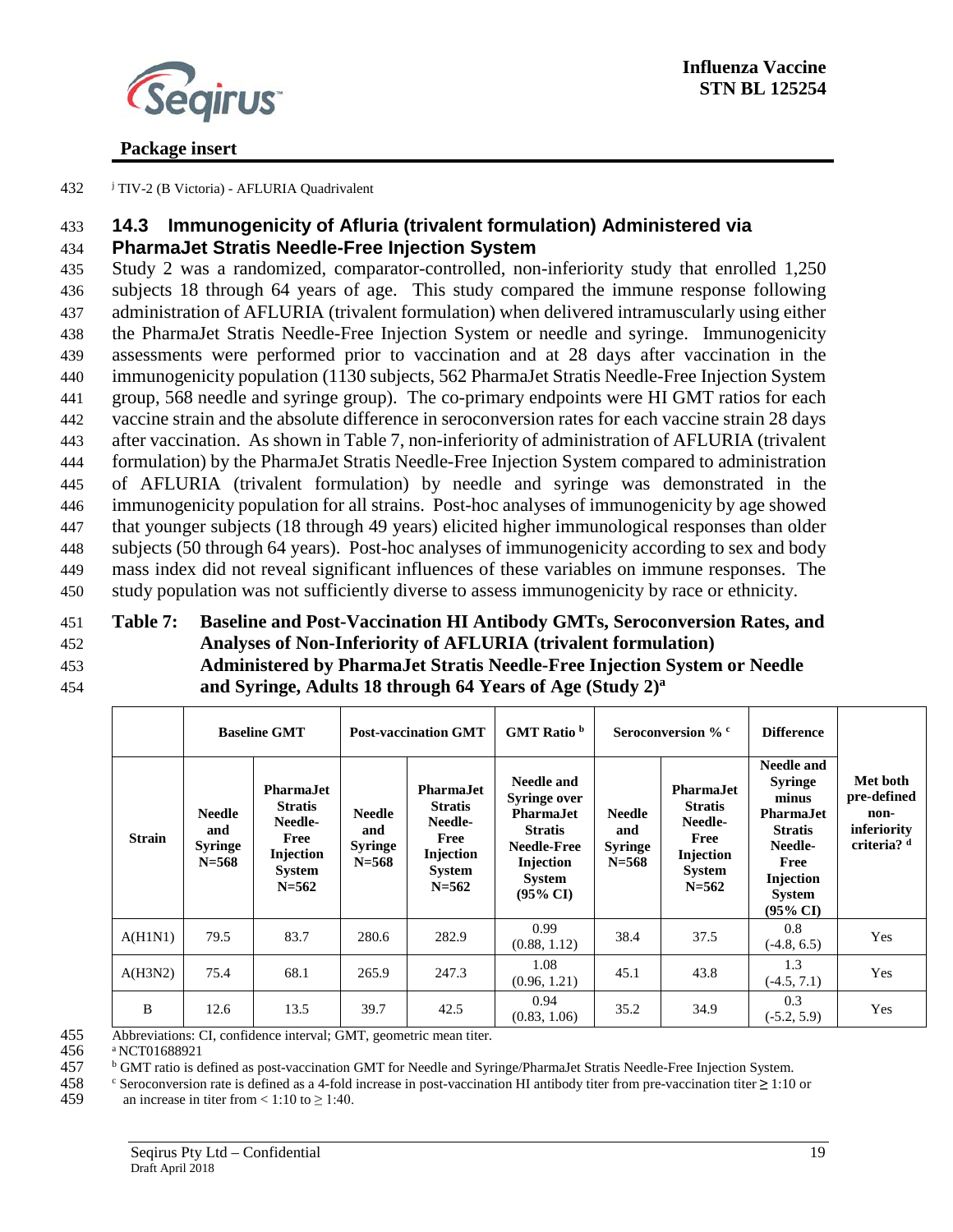

- <sup>d</sup> Non-inferiority (NI) criterion for the GMT ratio: upper bound of 2-sided 95% CI on the GMT ratio of Needle and<br>461 Syringe/PharmaJet Stratis Needle-Free Injection System should not exceed 1.5. NI criterion for the sero 461 Syringe/PharmaJet Stratis Needle-Free Injection System should not exceed 1.5. NI criterion for the seroconversion rate<br>462 (SCR) difference: upper bound of 2-sided 95% CI on the difference between SCR Needle and Syring
- (SCR) difference: upper bound of 2-sided 95% CI on the difference between SCR Needle and Syringe SCR PharmaJet Stratis Needle-Free Injection System should not exceed 10%.

#### <span id="page-20-0"></span> **14.4 Immunogenicity of Afluria Quadrivalent in Children 5 through 17 Years Administered via Needle and Syringe**

- Study 3 was a randomized, observer-blinded, comparator-controlled trial conducted in the U.S. in children 5 through 17 years of age. A total of 2278 subjects were randomized 3:1 to receive one or two doses of AFLURIA QUADRIVALENT (N=1709) or a U.S.-licensed comparator
- quadrivalent influenza vaccine (N=569). Subjects 5 through 8 years of age were eligible to
- receive a second dose at least 28 days after the first dose depending on their influenza vaccination
- history, consistent with the 2015-2016 recommendations of the Advisory Committee on
- Immunization Practices (ACIP) for Prevention and Control of Seasonal Influenza with Vaccines.
- Approximately 25% of subjects in each treatment group in the 5 through 8 years of age sub-
- group received two vaccine doses.
- Baseline serology for HI assessment was collected prior to vaccination. Post-vaccination immunogenicity was evaluated by HI assay on sera obtained 28 days after the last vaccination dose.
- The primary objective was to demonstrate that vaccination with AFLURIA QUADRIVALENT elicits an immune response that is not inferior to that of a comparator vaccine containing the same recommended virus strains. The Per Protocol Population (AFLURIA QUADRIVALENT n=1605, Comparator n=528) was used for the primary endpoint analyses. The co-primary endpoints were HI Geometric Mean Titer (GMT) ratios (adjusted for baseline HI titers and other covariates) and seroconversion rates for each vaccine strain, 28 days after the last vaccination. Pre-specified non-inferiority criteria required that the upper bound of the 2-sided 95% CI of the GMT ratio (Comparator/AFLURIA QUADRIVALENT) did not exceed 1.5 and the upper bound of the 2-sided 95% CI of the seroconversion rate difference (Comparator minus AFLURIA QUADRIVALENT) did not exceed 10.0% for each strain. Serum HI antibody responses to AFLURIA QUADRIVALENT were non-inferior for both GMT ratio and seroconversion rates relative to the comparator vaccine for all influenza strains (Table 8). Analyses of immunogenicity endpoints by gender did not demonstrate meaningful differences between males and females. The study population was not sufficiently diverse to assess differences among races
- or ethnicities.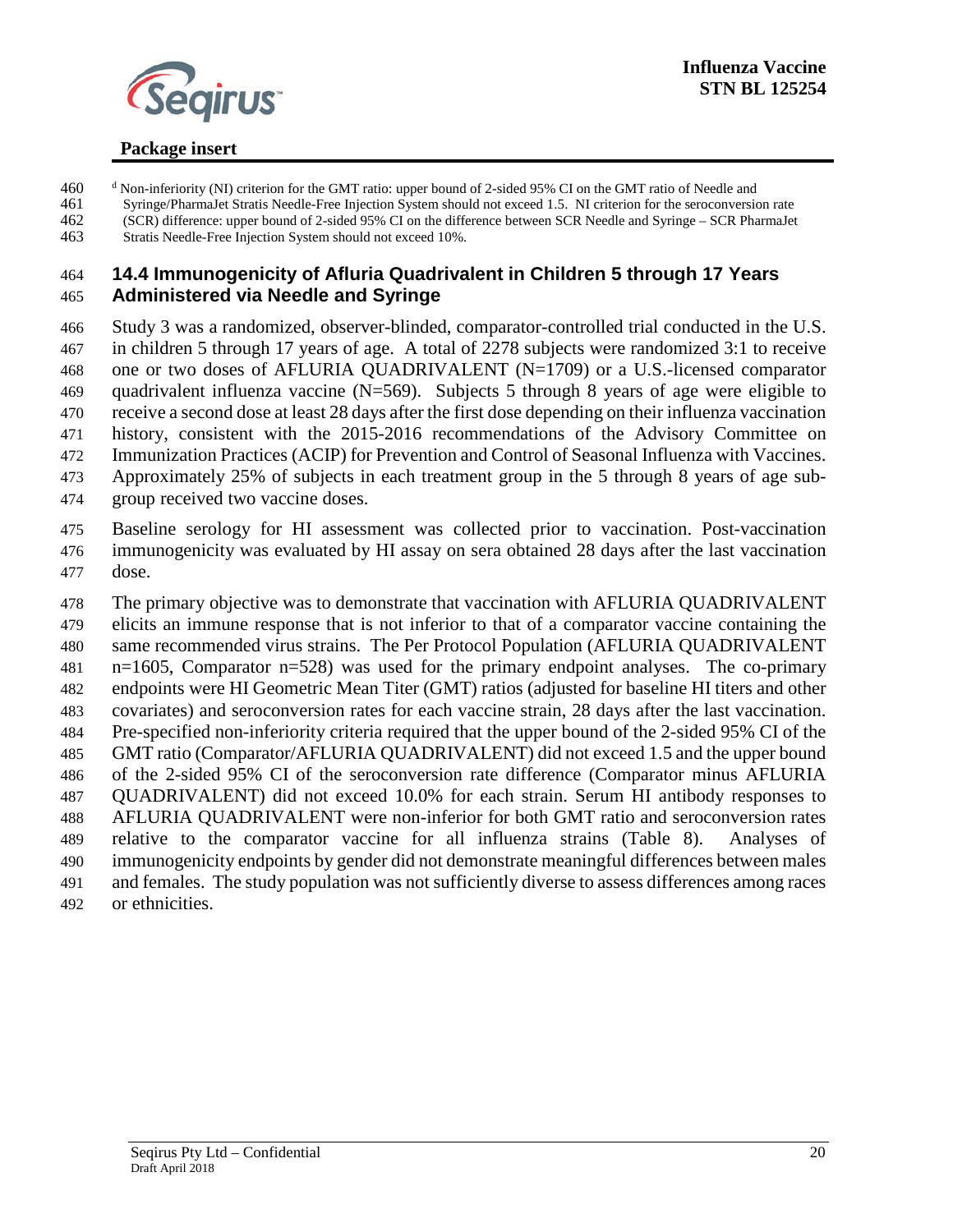

 **Table 8: Post-Vaccination HI Antibody GMTs, SCRs, and Analyses of Non-Inferiority of AFLURIA QUADRIVALENT Relative to a U.S.-Licensed Comparator Quadrivalent Influenza Vaccine for each Strain 28 Days after Last Vaccination Among a Pediatric Population 5 through 17 Years of Age (Per Protocol Population) (Study 3) a,b** 497

|                                               | <b>Post-vaccination GMT</b>                       |                         | GMT Ratio <sup>c</sup>                                                             | Seroconversion % <sup>d</sup>                                              |                                                | <b>SCR</b><br>Difference <sup>e</sup>                                               | Met both<br>pre-defined                       |
|-----------------------------------------------|---------------------------------------------------|-------------------------|------------------------------------------------------------------------------------|----------------------------------------------------------------------------|------------------------------------------------|-------------------------------------------------------------------------------------|-----------------------------------------------|
| <b>Strain</b>                                 | <b>AFLURIA</b><br><b>Ouadrivalent</b><br>$N=1605$ | Comparator<br>$N = 528$ | Comparator<br>over<br><b>AFLURIA</b><br><b>Ouadrivalent</b><br>$(95\% \text{ CI})$ | <b>AFLURIA</b><br><b>Ouadrivalent</b><br>$N = 1605$<br>$(95\% \text{ CI})$ | Comparator<br>$N = 528$<br>$(95\% \text{ CI})$ | Comparator<br>minus<br><b>AFLURIA</b><br><b>Ouadrivalent</b><br>$(95\% \text{ CI})$ | non-<br>inferiority<br>criteria? <sup>f</sup> |
| A(H1N1)                                       | 952.6<br>$(n=1604 \text{ s})$                     | 958.8                   | 1.01<br>(0.93, 1.09)                                                               | 66.4<br>(64.0, 68.7)                                                       | 63.3<br>(59.0, 67.4)                           | $-3.1$<br>$(-8.0, 1.8)$                                                             | Yes                                           |
| A(H3N2)                                       | 886.4<br>$(n=1604 \text{ s})$                     | 930.6                   | 1.05<br>(0.96, 1.15)                                                               | 82.9<br>(81.0, 84.7)                                                       | 83.3<br>(79.9, 86.4)                           | 0.4<br>$(-4.5, 5.3)$                                                                | Yes                                           |
| <b>B/Phuket/3073/</b><br>2013<br>(B Yamagata) | 60.9<br>$(n=1604 \text{ s})$                      | 54.3                    | 0.89<br>(0.81, 0.98)                                                               | 58.5<br>(56.0, 60.9)                                                       | 55.1<br>(50.8, 59.4)                           | $-3.4$<br>$(-8.3, 1.5)$                                                             | Yes                                           |
| $B/B$ risbane/60/<br>2008<br>(B Victoria)     | 145.0<br>$(n=1604 \text{ s})$                     | 133.4                   | 0.92<br>(0.83, 1.02)                                                               | 72.1<br>(69.8, 74.3)                                                       | 70.1<br>(66.0, 74.0)                           | $-2.0$<br>$(-6.9, 2.9)$                                                             | Yes                                           |

498 Abbreviations: CI, confidence interval; Comparator, Comparator quadrivalent influenza vaccine (Fluarix<sup>®</sup> Quadrivalent

499 [GlaxoSmithKline Biologicals]); GMT (adjusted), geometric mean titer; SCR, seroconversion rate.

500 <sup>a</sup> NCT02545543

 $501$  <sup>b</sup> The Per-Protocol Population comprised all subjects in the Evaluable Population who did not have any protocol deviations

502 that were medically assessed as potentially impacting on immunogenicity results.<br>503 GMT Ratio = Comparator /AFLURIA QUADRIVALENT. Adjusted analysis mod <sup>c</sup> GMT Ratio = Comparator /AFLURIA QUADRIVALENT. Adjusted analysis model: Log-transformed Post-Vaccination HI (5-8, 9-17) + Gender + Vaccination History [y/n] + Log-transformed Pre-Vaccination HI Titer + 504 Titer=Vaccine + Age Strata [5-8, 9-17] + Gender + Vaccination History [y/n] + Log-transformed Pre-Vaccination HI Titer + 505 Site + Number of Doses (1 vs 2) + Age Strata\*Vaccine. The Age Strata\*Vaccine interaction ter Site + Number of Doses (1 vs 2) + Age Strata\*Vaccine. The Age Strata\*Vaccine interaction term was excluded from the 506 model fit for the strains B/Yamagata and B/Victoria as the interaction result was non-significant (p>0.05). Least square<br>507 means were back transformed.

<sup>e</sup> 510 Seroconversion rate difference = Comparator SCR percentage minus AFLURIA QUADRIVALENT SCR percentage.

511 f Non-inferiority (NI) criterion for the GMT ratio: upper bound of two-sided 95% CI on the GMT ratio of Comparator<br>512 / AFLURIA QUADRIVALENT should not exceed 1.5. NI criterion for the SCR difference: upper bound of t 512 /AFLURIA QUADRIVALENT should not exceed 1.5. NI criterion for the SCR difference: upper bound of two-sided 95% CI on the difference between SCR Comparator – AFLURIA QUADRIVALENT should not exceed 10%.

513 CI on the difference between SCR Comparator – AFLURIA QUADRIVALENT should not exceed 10%.<br>514 Subject 8400394-0046 was excluded from the Per-Protocol Population for the adjusted GMT analysis for t <sup>g</sup> Subject 8400394-0046 was excluded from the Per-Protocol Population for the adjusted GMT analysis for the GMT ratio since 515 the subject did not have information on all covariates (unknown prevaccination history).

## 516 **15 REFERENCES**

- 517 1. Centers for Disease Control and Prevention. Prevention and Control of Influenza: 518 Recommendations of the Advisory Committee on Immunization Practices (ACIP). 519 *MMWR Recomm Rep* 2010;59 (RR-8):1-62.
- 520 2. Hannoun C, Megas F, Piercy J. Immunogenicity and Protective Efficacy of Influenza 521 Vaccination. *Virus Res* 2004;103:133-138.
- 522 3. Hobson D, Curry RL, Beare AS, et al. The Role of Serum Hemagglutination-Inhibiting 523 Antibody in Protection against Challenge Infection with Influenza A2 and B Viruses. 524 *J Hyg Camb* 1972;70:767-777.

<sup>507</sup> means were back transformed.<br>508  $\frac{d}{ }$  Seroconversion rate was define 508 <sup>d</sup> Seroconversion rate was defined as the percentage of subjects with either a prevaccination HI titer < 1:10 and a 509 postvaccination HI titer > 1:40 or a prevaccination HI titer > 1:10 and a 4-fold increase in pos 509 postvaccination HI titer  $\geq$  1:40 or a prevaccination HI titer  $\geq$  1:10 and a 4-fold increase in postvaccination HI titer.<br>510 Seroconversion rate difference = Comparator SCR percentage minus AFLURIA QUADRIVALENT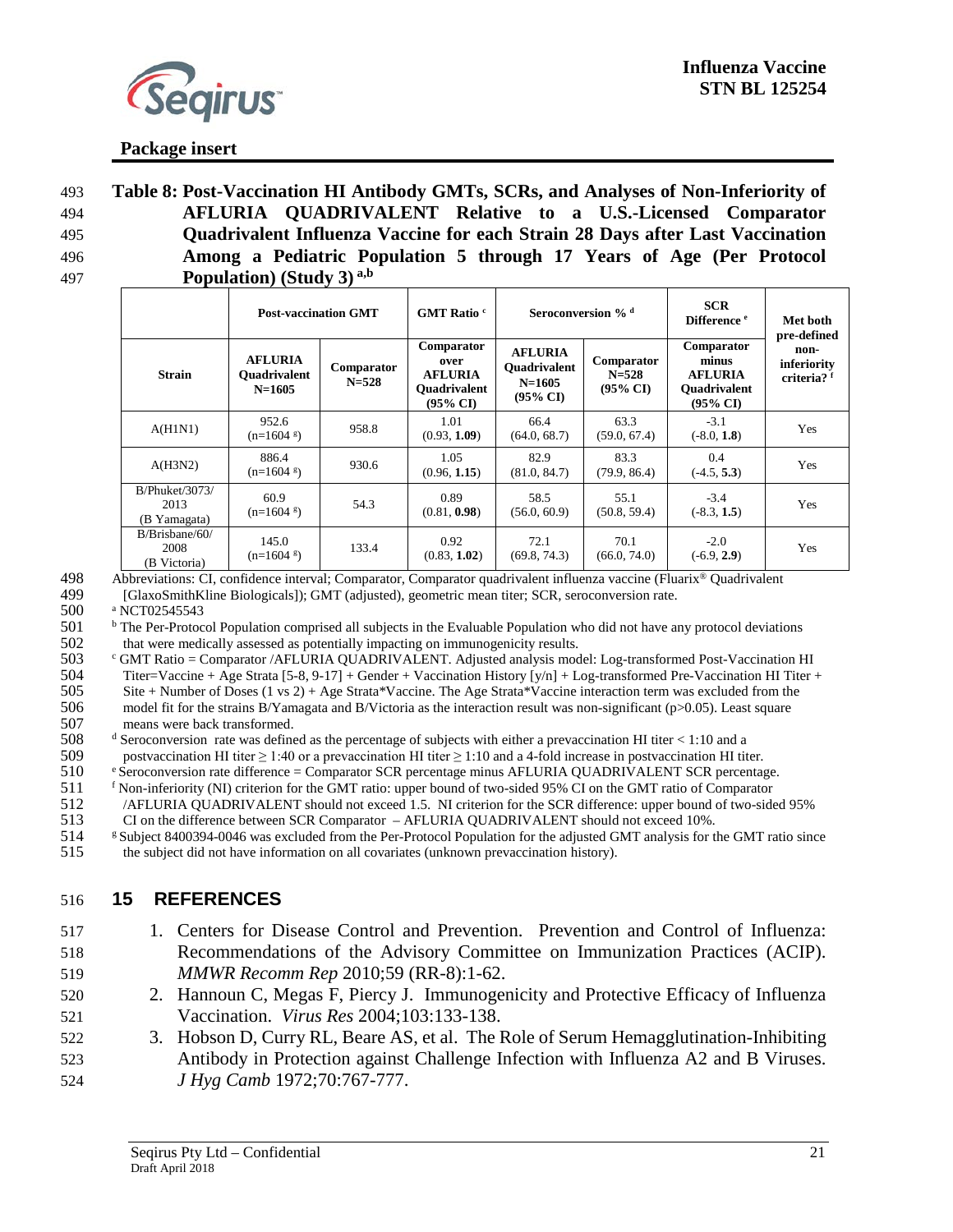

### <span id="page-22-0"></span>**16 HOW SUPPLIED/STORAGE AND HANDLING**

#### <span id="page-22-1"></span>**16.1 How Supplied**

Each product presentation includes a package insert and the following components:

| <b>Presentation</b> | <b>Carton</b><br><b>NDC Number</b> | <b>Components</b>                                                                                                                     |  |  |
|---------------------|------------------------------------|---------------------------------------------------------------------------------------------------------------------------------------|--|--|
| Pre-Filled Syringe  | 33332-318-01                       | Ten 0.5 mL single-dose syringes fitted with a Luer-Lok <sup>TM</sup><br>$\bullet$<br>attachment without needles<br>[NDC 33332-318-02] |  |  |
| Multi-Dose Vial     | 33332-418-10                       | One 5 mL vial, which contains ten 0.5 mL doses<br>$\bullet$<br>[NDC 33332-418-11]                                                     |  |  |

#### <span id="page-22-2"></span>**16.2 Storage and Handling**

- Store refrigerated at 2−8°C (36−46°F).
- Do not freeze. Discard if product has been frozen.
- Protect from light.
- Do not use AFLURIA QUADRIVALENT beyond the expiration date printed on the label.
- Between uses, return the multi-dose vial to the recommended storage conditions.
- 535 Once the stopper of the multi-dose vial has been pierced the vial must be discarded within 28 days.

#### <span id="page-22-3"></span>**17 PATIENT COUNSELING INFORMATION**

- Inform the vaccine recipient or guardian of the potential benefits and risks of immunization with AFLURIA QUADRIVALENT.
- Ιnform the vaccine recipient or guardian that AFLURIA QUADRIVALENT is an inactivated vaccine that cannot cause influenza but stimulates the immune system to produce antibodies that protect against influenza, and that the full effect of the vaccine is generally achieved approximately 3 weeks after vaccination.
- Instruct the vaccine recipient or guardian to report any severe or unusual adverse reactions to their healthcare provider.
- Encourage women who receive AFLURIA QUADRIVALENT while pregnant to enroll in the pregnancy registry. Pregnant women can enroll in the pregnancy registry by calling 1-855-358-8966 or sending an email to Seqirus at us.medicalinformation@seqirus.com.
- Provide the vaccine recipient Vaccine Information Statements prior to immunization. These materials are available free of charge at the Centers for Disease Control and Prevention (CDC) website [\(www.cdc.gov/vaccines\)](http://www.cdc.gov/vaccines).
- Instruct the vaccine recipient that annual revaccination is recommended.

#### Manufactured by:

#### **Seqirus Pty Ltd**

- Parkville, Victoria, 3052, Australia
- U.S. License No. 2044